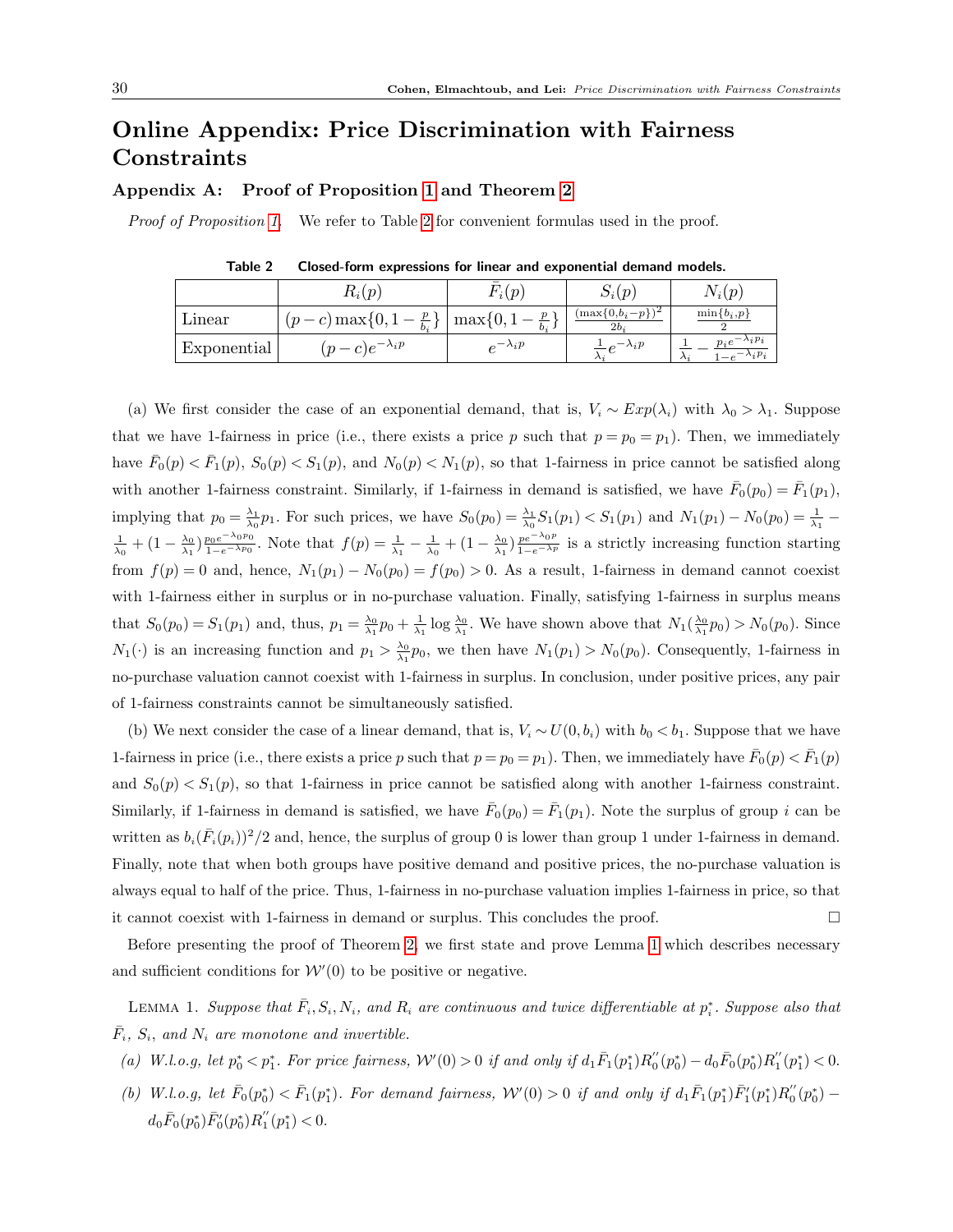- (c) W.l.o.g, let  $S_0(p_0^*) < S_1(p_1^*)$ . For surplus fairness,  $W'(0) > 0$  if and only if  $d_1 \bar{F}_1(p_1^*)^2 R_0''(p_0^*)$  $d_0 \bar{F}_0(p_0^*)^2 R_1''(p_1^*) > 0.$
- (d) W.l.o.g, let  $N_0(p_0^*) \leq N_1(p_1^*)$ . For no-purchase valuation fairness,  $\mathcal{W}'(0) > 0$  if and only if  $d_1 \bar{F}_1(p_1^*) N_1'(p_1^*) R_0''(p_0^*) - d_0 \bar{F}_0(p_0^*) N_0'(p_0^*) R_1''(p_1^*) < 0.$

Proof of Lemma 1. We discuss the four problems separately.

(a) Price Fairness. Since  $W(\alpha) = R_0(p_0(\alpha)) + R_1(p_1(\alpha)) + d_0S_0(p_0(\alpha)) + d_1S_1(p_1(\alpha))$ , the derivative of  $W(\alpha)$ is given by:

$$
\mathcal{W}'(\alpha) = R'_0(p_0(\alpha))p'_0(\alpha) + R'_1(p_1(\alpha))p'_1(\alpha) + d_0S'_0(p_0(\alpha))p'_0(\alpha) + d_1S'_1(p_1(\alpha))p'_1(\alpha).
$$

By definition, at  $\alpha = 0$  we have  $p_i(0) = p_i^*$  and  $R_i'(p_i(0)) = 0$ . Thus, we obtain  $W'(0) = d_0 S_0'(p_0^*) p_0'(0) +$  $d_1S'_1(p_1^*)p'_1(0)$ . By definition of the normalized surplus function  $S(\cdot)$ ,  $S'_i(p) = -\overline{F}_i(p)$  and thus we have  $W'(0) = -d_1 \bar{F}_1(p_1^*)p_1'(0) - d_0 \bar{F}_0(p_0^*)p_0'(0)$ . The rest of the proof relies on computing  $p_i'(0)$  for each fairness definition, which we shall do in cases.

For price fairness, since we assume that  $p_0^* < p_1^*$ , the seller has to increase  $p_0$  and decrease  $p_1$  in order to improve price fairness. Let  $\Delta p_0(\alpha) = p_0(\alpha) - p_0^*$ , and  $\Delta p_1(\alpha) = p_1^* - p_1(\alpha)$ . Hence,  $p'_0(0) = \lim_{\alpha \to 0} \Delta p_0(\alpha) / \alpha$ , and  $p'_1(0) = \lim_{\alpha \to 0} -\Delta p_1(\alpha)/\alpha$ . Given  $\alpha$ , the profit optimization problem (1) for the seller can be cast as

$$
\max R_0(p_0^* + \Delta p_0) + R_1(p_1^* - \Delta p_1) \tag{4}
$$

$$
s.t. \Delta p_0 + \Delta p_1 \ge (p_1^* - p_0^*)\alpha \tag{5}
$$

$$
\Delta p_0, \Delta p_1 \ge 0,
$$

where Eq. (5) requires that the total price changes is at least  $(p_1^* - p_0^*)\alpha$ . Further, the profit objective (4) can be expanded using a Taylor expansion around  $(p_0^*, p_1^*)$  as

$$
R_0(p_0^*) + R_0'(p_0^*)\Delta p_0 + \frac{1}{2}R_0''(p_0^*)\Delta p_0^2 + g_0(\Delta p_0) + R_1(p_1^*) - R_1'(p_1^*)\Delta p_1 + \frac{1}{2}R_1''(p_1^*)\Delta p_1^2 + g_1(\Delta p_1),\tag{6}
$$

where  $g_i(\Delta p_i)$  corresponds to the remainder term. Since  $R_i$  is twice differentiable,  $g_i$  must be twice differentiable and  $g_i''(0) = 0$  since  $R_i''(p_0^*) = g_i''(0)$ . Removing the constants  $R_i(p_i^*)$  from (6) and recalling that  $R_i'(p_i^*)=0$ , we can rewrite the profit optimization problem as

$$
\min -\frac{1}{2}R_0''(p_0^*)\Delta p_0^2 - \frac{1}{2}R_1''(p_1^*)\Delta p_1^2 + g_0(\Delta p_0) + g_1(\Delta p_1)
$$
 [Minimize the profit loss]  
s.t.  $\Delta p_0 + \Delta p_1 \ge (p_1^* - p_0^*)\alpha$   
 $\Delta p_i \ge 0.$  (7)

The KKT conditions for Eq. (7) are given by:

$$
\begin{aligned}\n\begin{bmatrix}\n-R_0''(p_0^*)\Delta p_0 + g_0'(\Delta p_0) \\
-R_1''(p_1^*)\Delta p_1 + g_1'(\Delta p_1)\n\end{bmatrix} &= \mu \begin{bmatrix} -1 \\
-1 \end{bmatrix}, \\
\Delta p_0 + \Delta p_1 &\geq (p_1^* - p_0^*)\alpha, \\
\Delta p_i &\geq 0, \\
\mu &\geq 0,\n\end{aligned}
$$
\n
$$
\mu \begin{bmatrix} (p_1^* - p_0^*)\alpha - \Delta p_0 - \Delta p_1 \end{bmatrix} = 0.
$$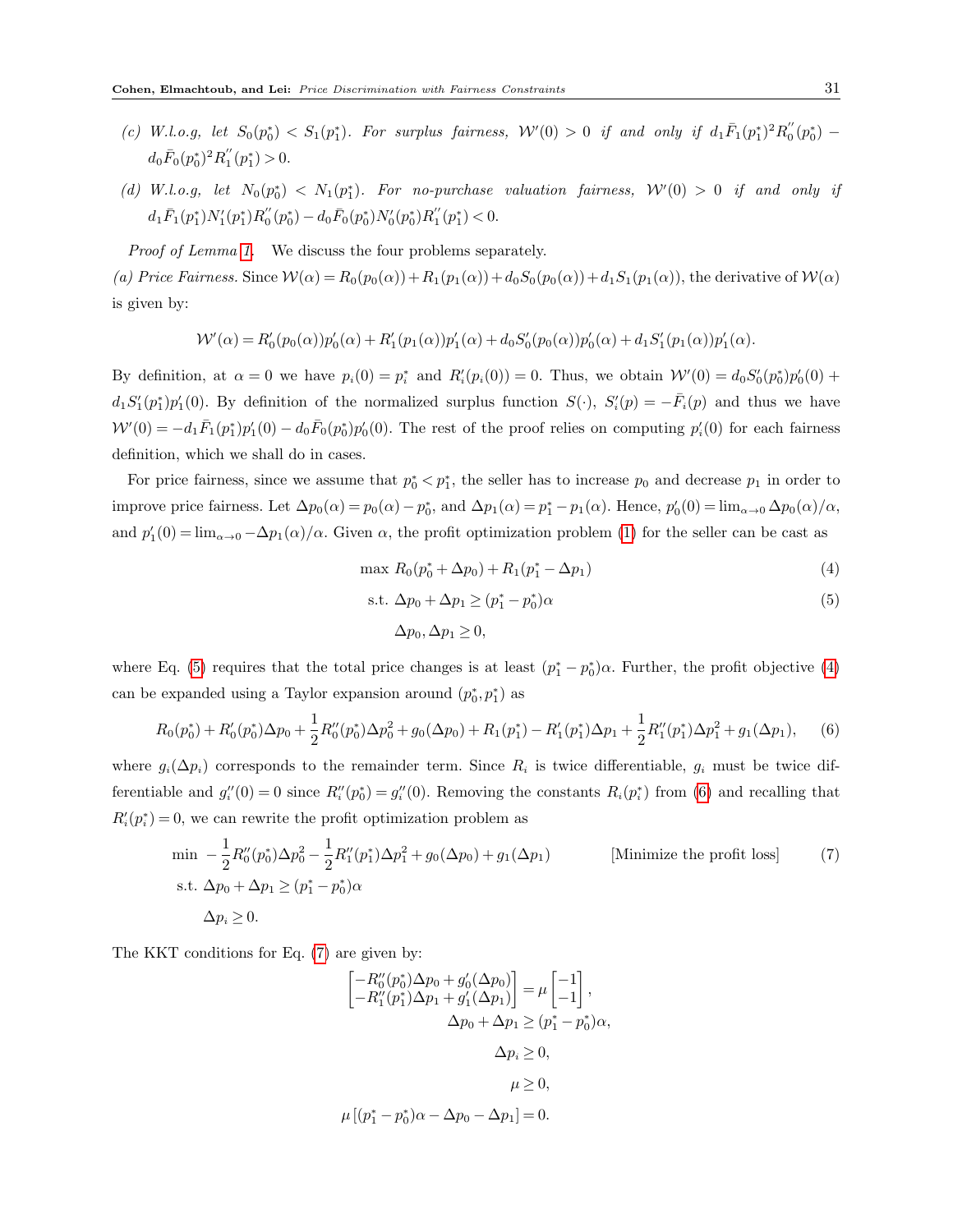This can be further reduced to

$$
-R_0''(p_0^*)\Delta p_0 + g_0'(\Delta p_0) = -R_1''(p_1^*)(p_1^* - p_0^*)\alpha - \Delta p_0 + g_1'((p_1^* - p_0^*)\alpha - \Delta p_0),\tag{8}
$$

$$
\Delta p_0 \in [0, (p_1^* - p_0^*)\alpha]. \tag{9}
$$

Since we assume that  $R_i$  is twice differentiable,  $R''_i(p_i) = R''_i(p_i^*) + g''_i(\Delta p_i)$  is well defined and

$$
\lim_{\alpha \to 0} g'_i(\Delta p_i)/\alpha = \lim_{\alpha \to 0} \frac{g'_i(\Delta p_i)}{\Delta p_i} \frac{\Delta p_i}{\alpha} = \lim_{\alpha \to 0} g''(\Delta p_i) \frac{\Delta p_i}{\alpha} = 0,
$$

where the last equality comes from the facts that  $g_i''(0) = 0$  and that  $\Delta p_i/\alpha$  is bounded from Eq. (9). Thus, by dividing both sides of Eq. (8) by  $\alpha$  and taking the limit as  $\alpha$  goes to 0, we obtain:

$$
-R_0''(p_0^*)p_0'(0) = -R_1''(p_1^*)[p_1^* - p_0^* - p_0'(0)].
$$
\n(10)

As a result of Eq. (10), as  $\alpha$  goes to 0, we have the expression of  $p'_0(0)$  and  $p'_1(0)$  (with a similar argument):

$$
p_0'(0) = \frac{R_1''(p_1^*)}{R_0''(p_0^*) + R_1''(p_1^*)} (p_1^* - p_0^*) \text{ and } p_1'(0) = -\frac{R_0''(p_0^*)}{R_0''(p_0^*) + R_1''(p_1^*)} (p_1^* - p_0^*).
$$
 (11)

Recall that we require  $W'(0) = -d_1 \bar{F}_1(p_1^*) p_1'(\alpha) - d_0 \bar{F}_0(p_0^*) p_0'(\alpha) > 0$ . By substituting Eq. (11) into the previous equation, we obtain our desired result  $d_1 \bar{F}_1(p_1^*) R_0''(p_0^*) - d_0 \bar{F}_0(p_0^*) R_1''(p_1^*) < 0$ .

(b) Demand Fairness. For demand fairness, since we assume that group 1 has higher demand, then  $p_0$ decreases and  $p_1$  increases. Note that the objective function is the same as Eq. (4), whereas Eq. (5) becomes

$$
\overline{F}_0(p_0^* - \Delta p_0) - \overline{F}_0(p_0^*) + \overline{F}_1(p_1^*) - \overline{F}_1(p_1^* + \Delta p_1) \ge \alpha[\overline{F}_1(p_1^*) - \overline{F}_0(p_0^*)].
$$

Writing the demand change into Taylor expansion, we have

$$
-\bar{F}_0'(p_0^*)\Delta p_0 - \bar{F}_1'(p_1^*)\Delta p_1 + h_0(\Delta p_0) + h_1(\Delta p_1) \ge \alpha[\bar{F}_1(p_1^*) - \bar{F}_0(p_0^*)],
$$

where  $h_i(\Delta p_i)$  is the remainder term in demand. Since the demand is differentiable, we know that  $h'_i$  is well defined and  $h'_i(0) = 0$ , as  $\overline{F'_i}(p_i^*) = \overline{F'_i}(p_i^*) + h'_i(0)$ . We setup an optimization problem as in Eq. (7), and the KKT conditions for the new problem are given by:

$$
\begin{aligned}\n\left[-R_0''(p_0^*)\Delta p_0 + g_0'(\Delta p_0)\right] &= \mu \left[\bar{F}_0'(p_0^*) - h_0'(\Delta p_0)\right] \\
\left[-R_1''(p_1^*)\Delta p_1 + g_1'(\Delta p_1)\right] &= \mu \left[\bar{F}_1'(p_1^*) - h_1'(\Delta p_1)\right], \\
-\bar{F}_0'(p_0^*)\Delta p_0 - \bar{F}_1'(p_1^*)\Delta p_1 + h_0(\Delta p_0) + h_1(\Delta p_1) &\ge \alpha[\bar{F}_1(p_1^*) - \bar{F}_0(p_0^*)], \\
\Delta p_i &\ge 0, \\
\mu \ge 0, \\
\mu \left[(p_1^* - p_0^*)\alpha - \Delta p_0 - \Delta p_1\right] &= 0.\n\end{aligned}
$$

This can be further reduced to

$$
-R''_0(p_0^*)\Delta p_0 + g'_0(\Delta p_0) = \frac{\bar{F}'_0(p_0^*) - h'_0(\Delta p_0)}{\bar{F}'_1(p_1^*) - h'_1(\Delta p_1)} \left[ -R''_1(p_1^*)\Delta p_1 + g'_1(\Delta p_1) \right],\tag{12}
$$

$$
- \bar{F}_0'(p_0^*) \Delta p_0 - \bar{F}_1'(p_1^*) \Delta p_1 + h_0(\Delta p_0) + h_1(\Delta p_1) = \alpha [\bar{F}_1(p_1^*) - \bar{F}_0(p_0^*)]. \tag{13}
$$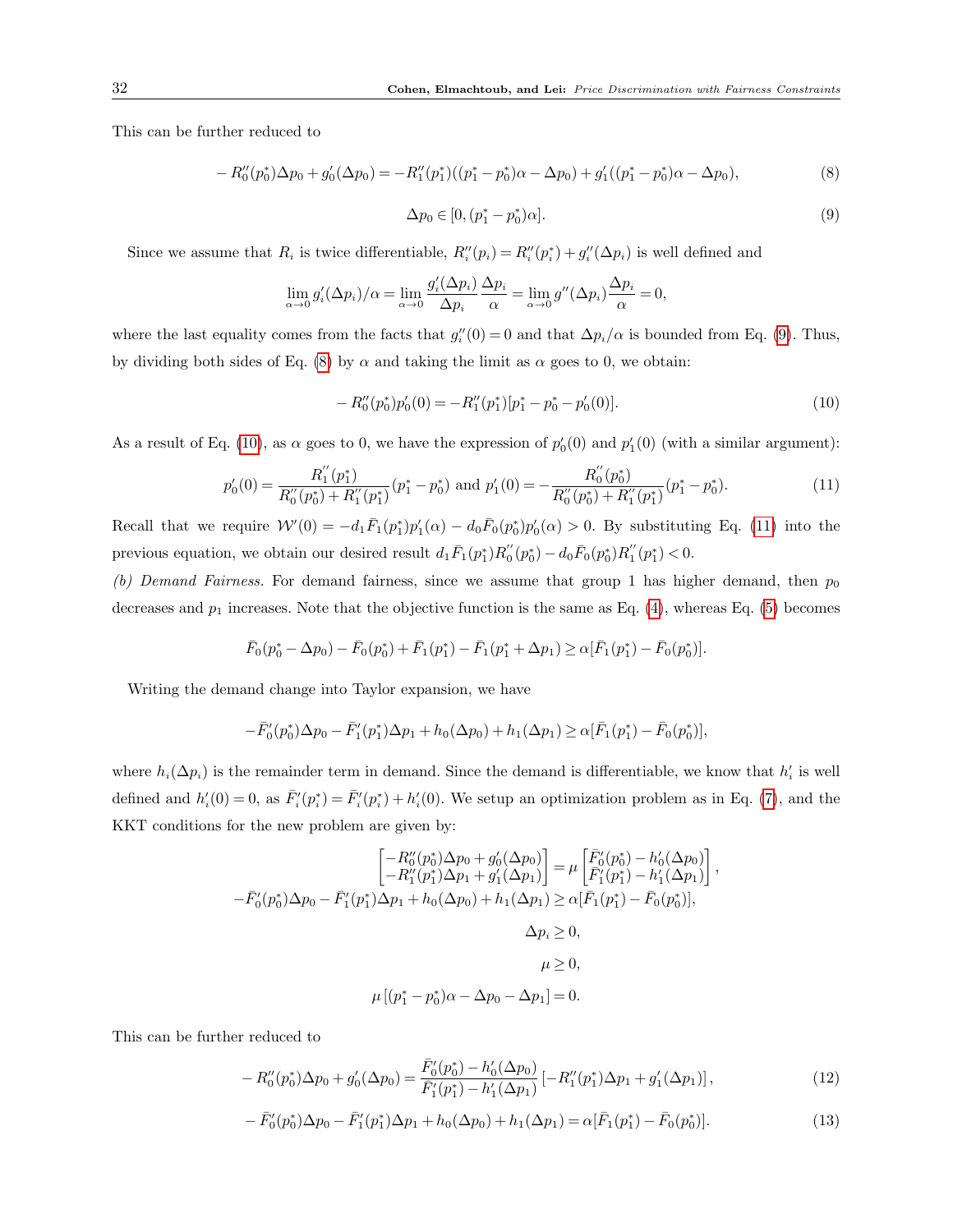Since  $\bar{F}_i(p)$  is twice differentiable,  $h'_i(\Delta p_i)$  is well defined and  $\lim_{\Delta p_i\to 0} h'_i(\Delta p_i) = 0$ . If  $p'_i(0)$  is bounded (as we will show later), then  $\lim_{\alpha\to 0} h_i(\Delta p_i)/\alpha = \lim_{\alpha\to 0} \frac{h_i(\Delta p_i)}{\Delta p_i}$  $\frac{(\Delta p_i)}{\Delta p_i} \frac{\Delta p_i}{\alpha} = 0$ . Similarly, we have  $\lim_{\alpha \to 0} g_i'(\Delta p_i)/\alpha = 0$ . Thus, dividing Eq. (12) and Eq. (13) by  $\alpha$  and taking the limit as  $\alpha$  goes to 0, leads to

$$
-R''_0(p_0^*)[-p'_0(0)] = \frac{\bar{F}'_0(p_0^*)}{\bar{F}'_1(p_1^*)}[-R''_1(p_1^*)p'_1(0)],
$$
  

$$
-\bar{F}'_0(p_0^*)[-p'_0(0)] - \bar{F}'_1(p_1^*)p'_1(0) = [\bar{F}_1(p_1^*) - \bar{F}_0(p_0^*)].
$$

Note that as opposed to price fairness, we now have  $\lim_{\alpha\to 0} \Delta p_0(\alpha)/\alpha = -p'_0(0)$  and  $\lim_{\alpha\to 0} \Delta p_1(\alpha)/\alpha =$  $p'_1(0)$  (i.e., the sign is reversed), as  $p_0$  decreases and  $p_1$  increases with  $\alpha$ . Hence, we have:

$$
p_0'(0) = \frac{R_1''(p_1^*)\bar{F}_0'(p_0^*)}{R_0''(p_0^*)\bar{F}_1'(p_0^*)^2 + R_1''(p_1^*)\bar{F}_1'(p_0^*)^2} \Delta w \text{ and } p_1(0)' = -\frac{R_0''(p_0^*)\bar{F}_1'(p_1^*)}{R_0''(p_0^*)\bar{F}_1'(p_0^*)^2 + R_1''(p_1^*)\bar{F}_1'(p_0^*)^2} \Delta w,
$$

where  $\Delta w = [\bar{F}_1(p_1^*) - \bar{F}_0(p_0^*)]$ . Again, we require that  $-d_0\bar{F}_0(p_0^*)p_0'(0) - d_1\bar{F}_1(p_1^*)p_1'(0) > 0$ . Following the same line of argument as for price fairness, we obtain:

$$
\mathcal{W}'(0) = -d_0 \bar{F}_0(p_0^*) p_0'(0) - d_1 \bar{F}_1(p_1^*) p_1'(0) > 0 \iff d_1 \bar{F}_1(p_1^*) \bar{F}_1'(p_1^*) R_0''(p_0^*) - d_0 \bar{F}_0(p_0^*) \bar{F}_0'(p_0^*) R_1''(p_1^*) < 0.
$$

We next show that  $p_i'(0)$  is indeed bounded. Consider  $p_0$  as an example. Since the demand change in group 1 is non-negative, from Eq. (13) we have  $-\bar{F}_0'(p_0^*)\Delta p_0 + h_0(\Delta p_0) \leq \alpha[\bar{F}_1(p_1^*) - \bar{F}_0(p_0^*)]$ . Let  $\Delta \bar{p}_0 =$  $p_0^* - \bar{F}_0^{-1}(\bar{F}_0(p_0^*) + \alpha[\bar{F}_1(p_1^*) - \bar{F}_0(p_0^*)])$ , i.e.,  $\Delta p_0$  increases the demand by  $\alpha[\bar{F}_1(p_1^*) - \bar{F}_0(p_0^*)]$ . Since the demand is monotone,  $\Delta p_0 \leq \Delta \bar{p_0}$ . We then have:

$$
|p'_{0}(0)| = \lim_{\alpha \to 0} \frac{\Delta p_{0}}{\alpha} \le \lim_{\alpha \to 0} \frac{\Delta \bar{p_{0}}}{\alpha}
$$
  
\n
$$
= \lim_{\alpha \to 0} \frac{\bar{F}_{0}^{-1}(F_{0}(p_{0}^{*})) - \bar{F}_{0}^{-1}(\bar{F}_{0}(p_{0}^{*}) + \alpha[\bar{F}_{1}(p_{1}^{*}) - \bar{F}_{0}(p_{0}^{*})])}{\alpha}
$$
  
\n
$$
= -[\bar{F}_{1}(p_{1}^{*}) - \bar{F}_{0}(p_{0}^{*})] \cdot (\bar{F}_{0}^{-1})'[\bar{F}_{0}(p_{0}^{*})]
$$
  
\n
$$
= -[\bar{F}_{1}(p_{1}^{*}) - \bar{F}_{0}(p_{0}^{*})] \frac{1}{\bar{F}_{0}'(p_{0}^{*})}.
$$

Hence, showing that  $p_i'(0)$  is bounded.

The proof for (c) surplus fairness follows a similar argument as in (b). The proof for (d) no-purchase valuation fairness is also similar to (b), but note that in this case,  $p_0$  increases and  $p_1$  decreases, so that the sign of  $p_i'(0)$  is reversed.

*Proof of Theorem 2.* For linear demand, without loss of generality, we assume that  $V_i \sim U(0, b_i)$ , with  $b_0 <$ b<sub>1</sub>. For exponential demand, without loss of generality, we assume that  $V_i \sim Exp(\lambda_i)$ , with  $\lambda_0 > \lambda_1$ . See Table 2 for the closed form expressions of  $R_i$ ,  $\bar{F}_i$ ,  $S_i$ ,  $N_i$ . One can check that in both cases, we have  $p_0^* < p_1^*$ ,  $\bar{F}_0(p_0^*) <$  $\bar{F}_1(p_1^*), S_0(p_0^*) \lt S_1(p_1^*),$  and  $N_0(p_0^*) \lt N_1(p_1^*)$ . We report the expressions of  $p_i^*, R_i''(p_i^*), \bar{F}_i'(p_i^*), \bar{F}_i(p_i^*),$  and  $N_i'(p_i^*)$  in Table 3. By substituting these expressions into the conditions in Lemma 1, one can show that the inequalities for price and no-purchase valuation fairness are always satisfied, whereas the inequalities for demand and surplus fairness conditions are always violated.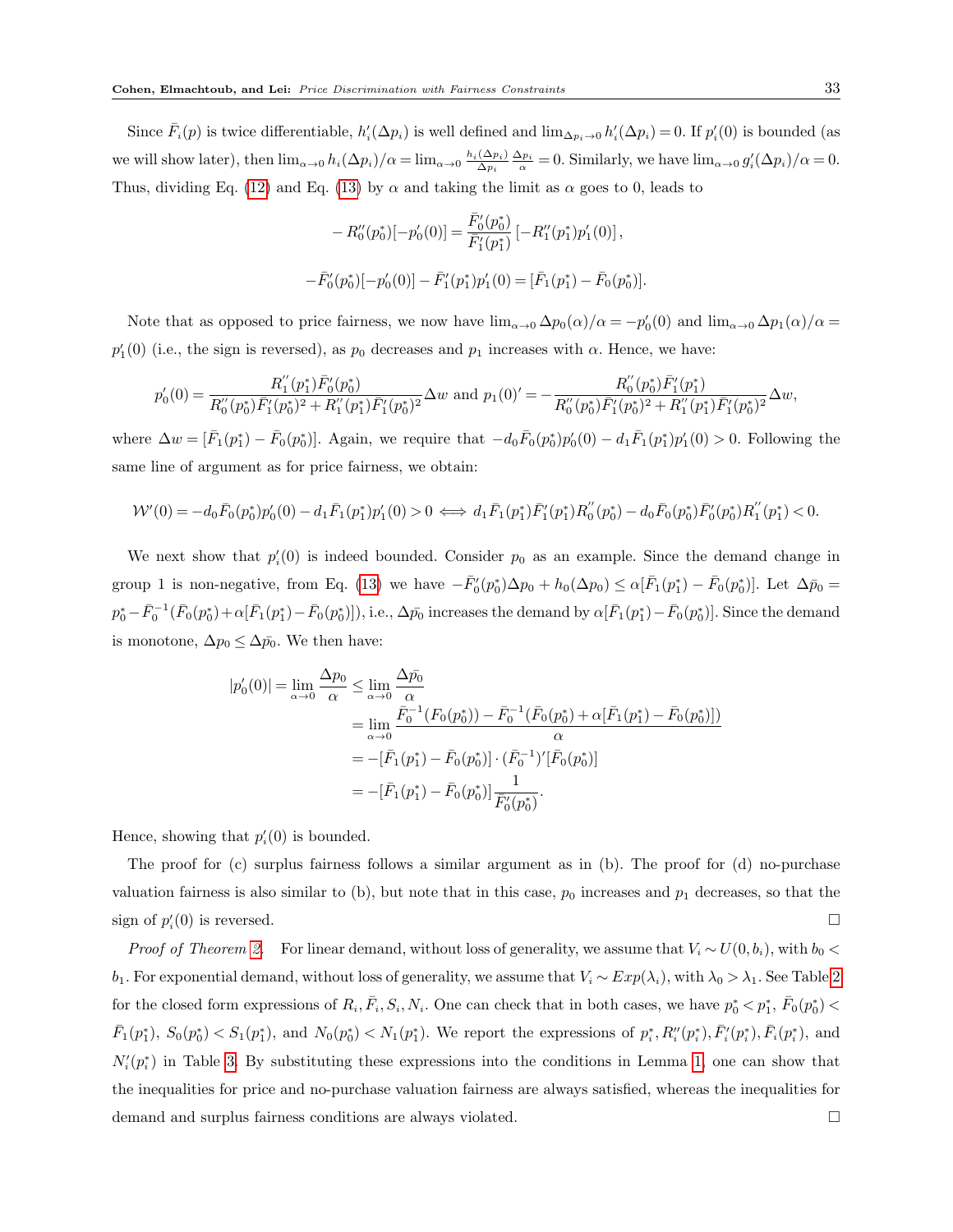|             |         | $R_i''(p_i^*)$                  | $\bar{F}_i'(p_i^*)$                                                      | $\bar{F}_i(p_i^*)$ | $N_i'(p_i^*)$                                                |
|-------------|---------|---------------------------------|--------------------------------------------------------------------------|--------------------|--------------------------------------------------------------|
| Linear      | $b_i+c$ | $-2d_i/b_i$                     | $/b_i$                                                                   | $o_i-c$            |                                                              |
| Exponential | $+ c$   | $-\lambda_i e^{-1-\lambda_i c}$ | $\vert -\lambda_i e^{-1-\lambda_i c}\,\vert\, e^{-1-\lambda_i c}\,\vert$ |                    | $\lambda_i c e^{1+\lambda c} + 1$<br>$(e^{1+\lambda c}-1)^2$ |

Table 3 Function values for linear and exponential demand models.

# Appendix B: Proofs of Propositions 2 to 5

In optimization problem (1), we may use prices which are not in  $[0, b_i]$ , so that the problem is not necessarily convex. To make the analysis simpler, in each proposition we discuss four cases separately: (1)  $p_i \leq b_i$  for both groups; (2)  $p_0 > b_0$  and  $p_1 \le b_i$ ; (3)  $p_0 \le b_0$  and  $p_1 > b_1$ ; and (4)  $p_i > b_i$  for both groups. We then compare the optimal solution for each case and characterize the optimal solution to the problem. We first point out that case (4) can be eliminated as it leads to zero profit, and we do not discuss this case in the subsequent proofs. Note that for case (1), for each fairness metric  $M_i(p_i)$ , we always have  $M_0(p_0^*) \leq M_0(p_0) \leq M_1(p_1) \leq M_1(p_1^*)$ . First, note that if  $M_i(p_i)$  is not in  $[M_0(p_0^*), M_1(p_1^*)]$ , we can set the price of group i to be  $p_i^*$ , such that the solution is still feasible, but the profit is higher because for group  $i$  we use the unconstrained optimal price. Second, if  $M_1(p_1) < M_0(p_0)$ , then one can construct another solution  $p'_i$  such that  $M_0(p'_0) = M_1(p_1)$  and  $M_1(p'_1) = M_0(p_0)$ , which is also a feasible solution. However, because  $M_i(p'_i)$  is closer to  $M_i(p_i^*)$ , the price changes less when compared to using  $p_i$ , and hence the constructed prices have higher profit. Finally, in case (1) we have w.l.o.g. that  $M_1(p_1) - M_0(p_0) = (1 - \alpha) |M_1(p_1^*) - M_0(p_0^*)|$ , i.e., the solution is tight. If this is not the case, one can fix  $M_0(p_0)$  and increase  $M_1(p_1)$  slightly such that the solution is still feasible. However, by moving  $M_1(p_1)$  closer to the unconstrained level, the profit can only increase.

Proof of Proposition 2. Here we first expand the proposition in the main body with closed-form solution for prices, as well as changes in profit, consumer surplus and social welfare. Let  $w = p_1^* - p_0^* = \frac{b_1 - b_0}{2}$ . If  $0 \leq \alpha \leq \tilde{\alpha}_p$ , then

$$
p_0(\alpha) = p_0^* + \frac{d_1b_0}{d_0b_1 + d_1b_0}\alpha w
$$
 and  $p_1(\alpha) = p_1^* - \frac{d_0b_1}{d_0b_1 + d_1b_0}\alpha w$ .

The changes in profit, consumer surplus, and social welfare are given by:

$$
\mathcal{R}(\alpha) - \mathcal{R}(0) = -\frac{d_0 d_1}{d_0 b_1 + d_1 b_0} (\alpha w)^2 \le 0,
$$
  
\n
$$
\mathcal{S}(\alpha) - \mathcal{S}(0) = \frac{d_0 d_1}{2(d_0 b_1 + d_1 b_0)} \Big[ (b_1 - b_0) \alpha w + (\alpha w)^2 \Big] \ge 0,
$$
  
\n
$$
\mathcal{W}(\alpha) - \mathcal{W}(0) = \frac{d_0 d_1}{2(d_0 b_1 + d_1 b_0)} \Big[ (b_1 - b_0) \alpha w - (\alpha w)^2 \Big] \ge 0.
$$

If  $\tilde{\alpha}_p < \alpha \leq 1$ , then

$$
p_0(\alpha) = p_1(\alpha) = p_1^* = \frac{b_1 + c}{2} > b_0
$$

and

$$
\mathcal{R}(\alpha) - \mathcal{R}(0) = -R_0(p_0^*) < 0,
$$
  
\n
$$
\mathcal{S}(\alpha) - \mathcal{S}(0) = -d_0 S_0(p_0^*) < 0,
$$
  
\n
$$
\mathcal{W}(\alpha) - \mathcal{W}(0) = -R_0(p_0^*) - d_0 S_0(p_0^*) < 0.
$$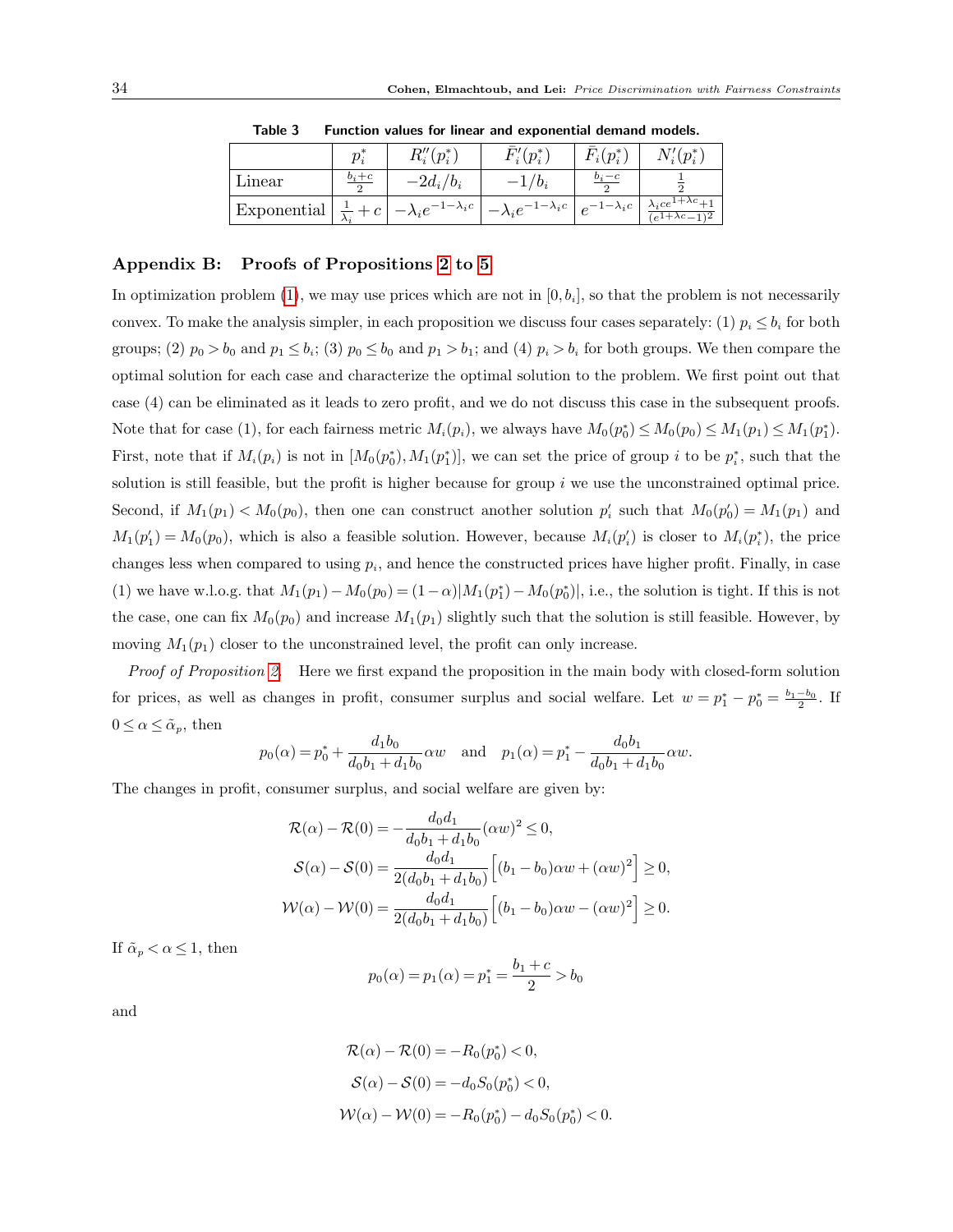We next prove these statements below.

Now we prove the above statements by analyzing the three possible cases. For case (3), the price difference is greater than  $b_1 - b_0$ . Since  $p_1^* - p_0^* = (b_1 - b_0)/2$ , then any price policy for case (3) is infeasible. We next analyze the profit from cases (1) and (2).

Case (1): Let  $\Delta p_0$  and  $\Delta p_1$  be the price changes, that is,  $p_0 = p_0^* + \Delta p_0$  and  $p_1 = p_1^* - \Delta p_1$ . Let  $w =$  $(b_1 - b_0)/2$ . For the seller, the profit optimization problem in Eq. (7) can be written as:

$$
\begin{aligned}\n\min \ & \frac{d_0}{b_0} \Delta p_0^2 + \frac{d_1}{b_1} \Delta p_0^2 \\
\text{s.t. } \Delta p_0 + \Delta p_1 &= \alpha w \\
\Delta p_0 &\le b_0 - p_0^* \\
\Delta p_0 &\le p_1^* \\
\Delta p_i &\ge 0.\n\end{aligned}
$$

We first relax the upper-bound constraints, and then characterize the condition under which such constraints are not tight. When the upper-bound constraints are removed, solving the above problem leads to

$$
\Delta p_0 = \frac{d_1 b_0}{d_0 b_1 + d_1 b_0} \alpha w \text{ and } \Delta p_1 = \frac{d_0 b_1}{d_0 b_1 + d_1 b_0} \alpha w.
$$
\n(14)

By substituting  $p_0$  and  $p_1$  into the profit, consumer surplus, and social welfare functions, we obtain:

$$
\mathcal{R}(\alpha) - \mathcal{R}(0) = -\frac{d_0 d_1}{d_0 b_1 + d_1 b_0} (\alpha w)^2,
$$
  
\n
$$
\mathcal{S}(\alpha) - \mathcal{S}(0) = \frac{d_0 d_1}{2(d_0 b_1 + d_1 b_0)} \left[ (b_1 - b_0) \alpha w + (\alpha w)^2 \right],
$$
  
\n
$$
\mathcal{W}(\alpha) - \mathcal{W}(0) = \frac{d_0 d_1}{2(d_0 b_1 + d_1 b_0)} \left[ (b_1 - b_0) \alpha w - (\alpha w)^2 \right].
$$

Such a solution is valid as long as  $\Delta p_i$  does not reach the upper bounds. Specifically, taking Eq. (14) into  $\Delta p_0 \leq b_0 - p_0^*$ , we have  $\alpha \leq \frac{d_0b_1+d_1b_0}{d_1b_0} \frac{b_0-c}{b_1-b_0}$ . On the other hand,  $\Delta p_1 \leq p_1^*$  implies that  $\alpha \leq \frac{d_0b_1+d_1b_0}{d_0b_1} \frac{b_1+c_0}{b_1-b_0}$ , which always holds since the right-hand side is greater than 1. We will later argue that we do not need to consider the case when  $\alpha > \frac{d_0b_1 + d_1b_0}{d_1b_0} \frac{b_0 - c}{b_1 - b_0}$ .

Case (2): In this case,  $p_0 > b_0$ , so that both the profit and the consumer surplus from group 0 are zero. For group 1, the optimal price is  $p_1^*$ . Therefore, the optimal solution is always  $p_0 = p_1 = p_1^*$ , the profit loss is  $R_0(p_0^*)$ , and the consumer surplus loss is  $S_0(p_0^*)$ .

We next compare cases (1) and (2). First, the analysis of case (1) is only valid when  $p_0 + \Delta p_0 \le b_0$ , i.e.,  $\alpha \leq \frac{d_0b_1+d_1b_0}{d_1b_0} \frac{b_0-c}{b_1-b_0}$ . On the other hand, by comparing the profit for cases (1) and (2), one can see that for small values of  $\alpha$ , the profit in case (1) is larger (close to optimal), whereas the profit in case (2) is fixed. If  $\alpha$  is large enough, the profit loss in case (1) is greater than the profit from group 0. Formally,

$$
\frac{d_0 d_1}{d_0 b_1 + d_1 b_0} (\alpha w)^2 \ge \frac{d_0 (b_0 - c)^2}{4b_0}.
$$

By rearranging terms, we obtain  $\alpha \ge \sqrt{\frac{d_0b_1+d_1b_0}{d_1b_0}} \frac{b_0-c}{b_1-b_0}$ . Thus, when  $\alpha \le \sqrt{\frac{d_0b_1+d_1b_0}{d_1b_0}} \frac{b_0-c}{b_1-b_0}$ , case (1) has a higher profit. The transition from case (1) to (2) happens either when case (1) is not feasible (i.e.,  $\alpha > \frac{d_0b_1+d_1b_0}{d_1b_0} \frac{b_0-c}{b_1-b_0}$ ), or when it has a lower profit (i.e.,  $\alpha > \sqrt{\frac{d_0b_1+d_1b_0}{d_1b_0}} \frac{b_0-c}{b_1-b_0}$ ). Since  $\sqrt{\frac{d_0b_1+d_1b_0}{d_1b_0}} \frac{b_0-c}{b_1-b_0} \leq \frac{d_0b_1+d_1b_0}{d_1b_0} \frac{b_0-c}{b_1-b_0}$ , then the transition happens before  $p_0$  reaches  $b_0$ . Consequently, the threshold value is  $\tilde{\alpha}_p = \max\left(\sqrt{\frac{d_0b_1+d_1b_0}{d_1b_0}} \frac{b_0-c}{b_1-b_0},1\right)$ . Accordingly,  $W(\alpha)$  first increases with  $\alpha$ , but after  $\tilde{\alpha}$ ,  $W(\alpha)$  "jumps" below  $W(0)$ .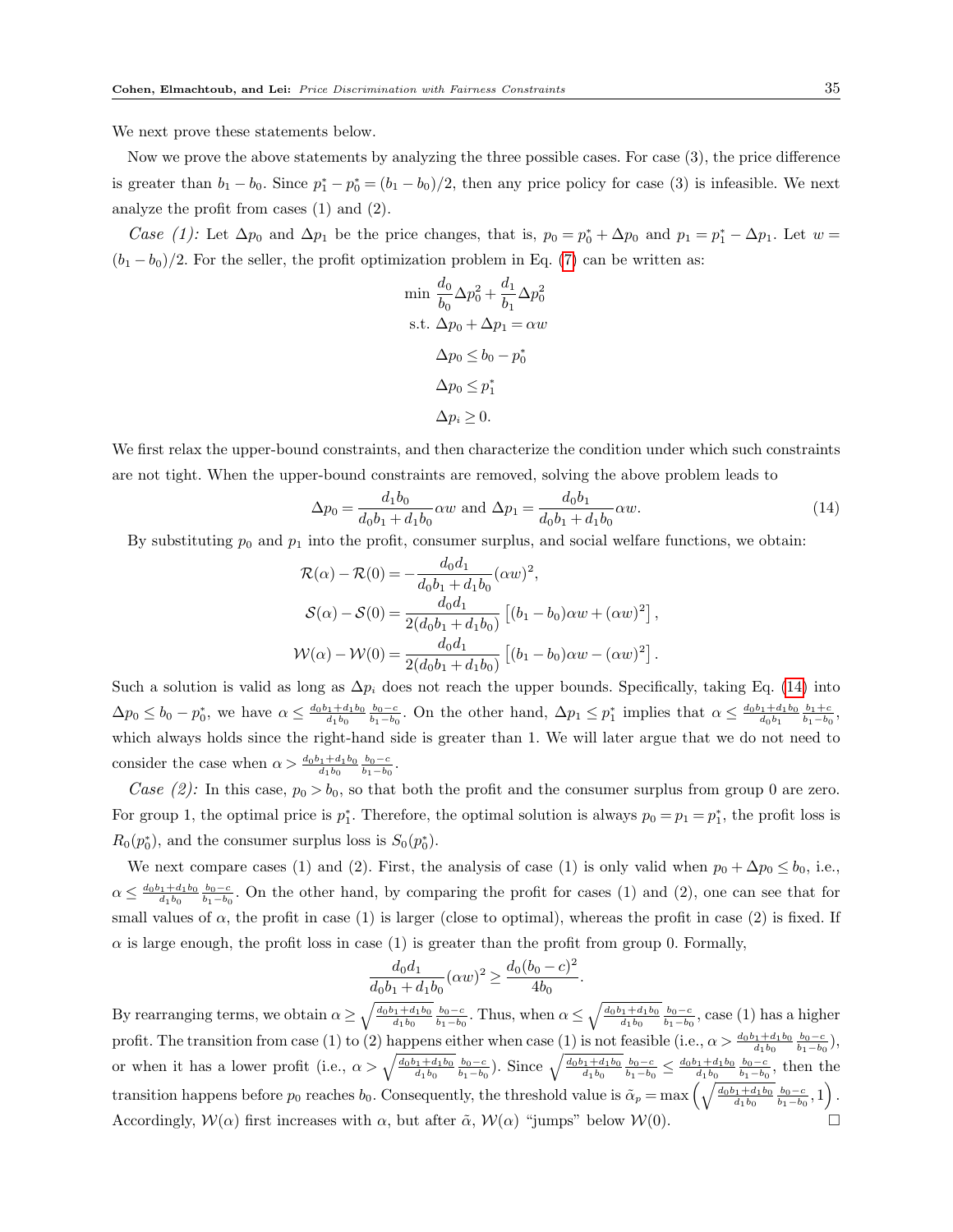Proof of Proposition 3. Similar to price fairness, we first provide the closed-form solution with respect to  $\alpha$ . For demand fairness, let  $w = \frac{(b_1 - b_0)c}{2b_0b_0}$  $\frac{(n_1-b_0)c}{2b_0b_1}$ . Then, we have:

$$
p_0(\alpha) = p_0^* - \frac{d_1b_0b_1}{d_0b_1 + d_1b_0}\alpha w
$$
 and  $p_1(\alpha) = p_1^* + \frac{d_0b_0b_1}{d_0b_0 + d_1b_1}\alpha w$ .

The changes in profit, consumer surplus, and social welfare are given by:

$$
\mathcal{R}(\alpha) - \mathcal{R}(0) = -\frac{d_0 d_1 b_0 b_1}{d_0 b_0 + d_1 b_1} (\alpha w)^2 \le 0,
$$
  
\n
$$
\mathcal{S}(\alpha) - \mathcal{S}(0) = \frac{d_0 d_1}{2(d_0 b_0 + d_1 b_1)} \left[ -(b_1 - b_0) c \alpha w + b_0 b_1 (\alpha w)^2 \right] \le 0,
$$
  
\n
$$
\mathcal{W}(\alpha) - \mathcal{W}(0) = \frac{d_0 d_1}{2(d_0 b_0 + d_1 b_1)} \left[ -(b_1 - b_0) c \alpha w - b_0 b_1 (\alpha w)^2 \right] \le 0.
$$

We next prove these statements below.

We first consider case (1), where  $p_i \leq b_i$  for both groups. Let  $\Delta p_0$  and  $\Delta p_1$  be the price changes, that is,  $p_0 = p_0^* - \Delta p_0$  and  $p_1 = p_1^* + \Delta p_1$ . The initial difference in demand is  $(b_1 - b_0)c/2b_0b_1$ . Similar to Proposition 2, the optimization problem is given by:

$$
\begin{aligned}\n\min & \frac{d_0}{b_0} \Delta p_0^2 + \frac{d_1}{b_1} \Delta p_0^2 \\
\text{s.t.} & \frac{\Delta p_0}{b_0} + \frac{\Delta p_1}{b_1} = \alpha \frac{(b_1 - b_0)c}{2b_0b_1} \\
\Delta p_0 & \le p_0^* \\
\Delta p_0 & \le b_1 - p_1^* \\
\Delta p_i & \ge 0.\n\end{aligned}
$$

If we ignore the upper bounds, the above problem leads to

$$
\Delta p_0 = \frac{d_1 b_0 b_1}{d_0 b_0 + d_1 b_1} \alpha w \text{ and } \Delta p_1 = \frac{d_0 b_0 b_1}{d_0 b_0 + d_1 b_1} \alpha w,
$$

where  $w = \frac{(b_1 - b_0)c}{2b_0b_1}$  $\frac{(11-b_0)c}{2b_0b_1}$ . Substituting  $p_0$  and  $p_1$  into the profit, consumer surplus, and social welfare (defined in Section 3) yields the desired result. Note that the above analysis holds for any  $\alpha$ , as the prices will not reach either boundary (0 and  $b_i$ ). This follows from the fact that  $p_0$  decreases and  $p_1$  increases with  $\alpha$ , and the demand can be matched before one of the prices reaches the boundary.

For case (2), one can observe that the demand fairness and profit are not impacted whether  $p_0 > b_0$  or is exactly  $p_0 = b_0$ . Thus, without loss of generality case (2) is subsumed by case (1). For a similar reason, case (3) is subsumed by case (1).

It is easy to see that  $\mathcal{R}(\alpha)-\mathcal{R}(0)$  is always negative. To see that  $\mathcal{S}(\alpha)-\mathcal{S}(0)$  is always negative, note that  $\mathcal{S}(\alpha) - \mathcal{S}(0) = 0$  at  $\alpha = 0$  and decreases with  $\alpha$  on  $\alpha \in [0, \frac{(b_1 - b_0)c}{2b_0 b_1 a_0}]$  $\frac{b_1-b_0)c}{2b_0b_1w}$ , where  $\frac{(b_1-b_0)c}{2b_0b_1w} = 1.$ 

*Proof of Proposition 4.* For case  $(2)$ , one can observe that the surplus fairness and profit are not impacted if  $p_0 > b_0$  or is exactly  $p_0 = b_0$ . Thus, without loss of generality case (2) is subsumed by case (1). For a similar reason, case (3) is subsumed by case (1). Thus, we only need to consider case (1), where  $p_i \leq b_i$  for both groups.

For case (1), the normalized consumer surplus is given by  $S_i(p_i) = \frac{(b_i - p)(1-p/b_i)}{2}$ . Correspondingly, when we use  $p_0 = p_0^* - \Delta p_0$  and  $p_1 = p_1^* + \Delta p_1$ , we have  $S_0(p_0^* - \Delta p_0) - S_0(p_0^*) = \frac{b_0 - c}{2b_0}\Delta p_0 + \frac{1}{2b_0}\Delta p_0^2$  and  $S_1(p_1^*) -$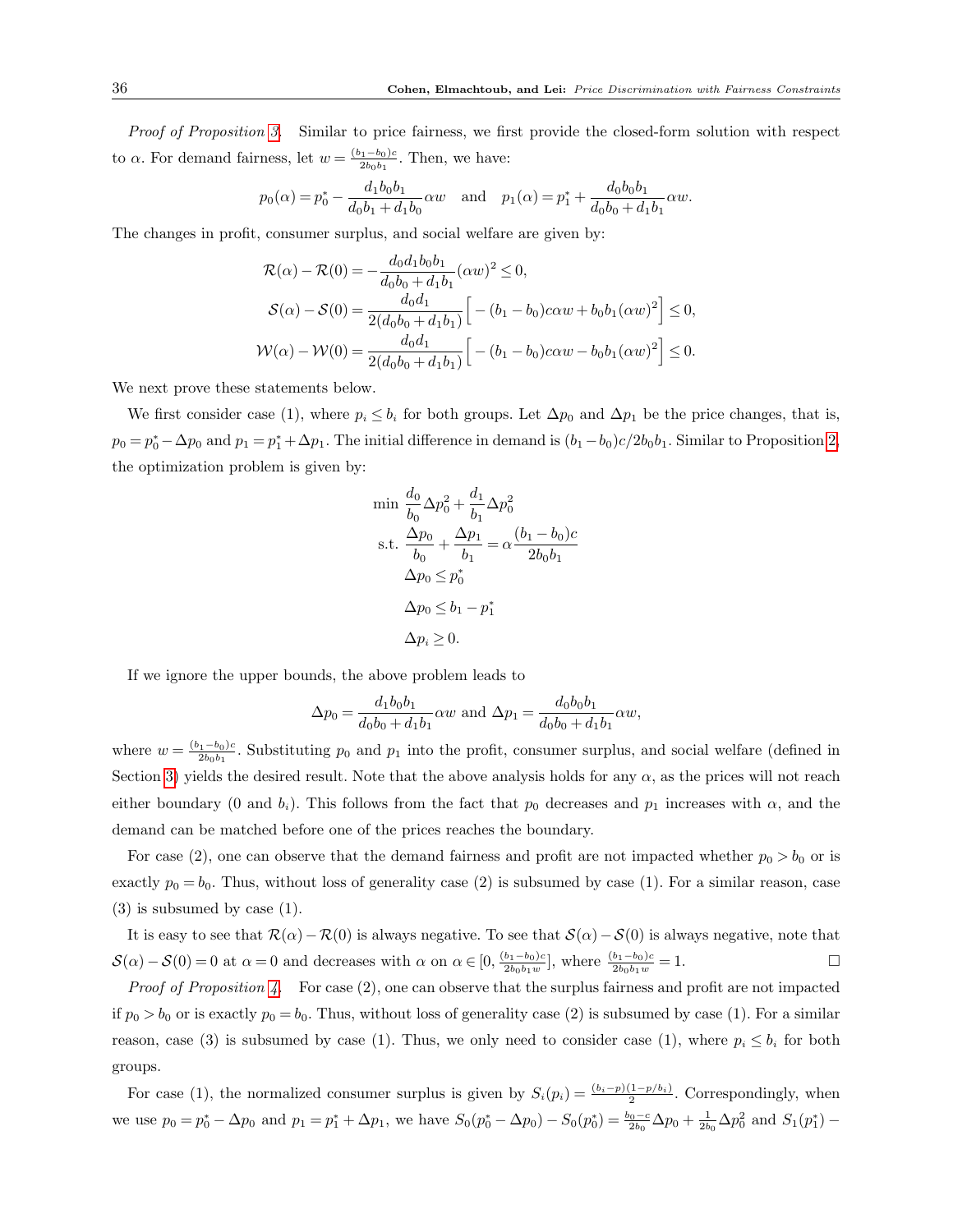$S_1(p_1^* + \Delta p_1) = \frac{b_1 - c}{2b_1} \Delta p_1 - \frac{1}{2b_1} \Delta p_1^2$ . The initial consumer surplus difference is  $\frac{(b_1 - c)^2}{8b_1}$  $\frac{(b_0-c)^2}{8b_1} - \frac{(b_0-c)^2}{8b_0}$  $\frac{8b_0}{8b_0}$ . Hence, the fairness constraint is given by

$$
\frac{b_0 - c}{2b_0} \Delta p_0 + \frac{1}{2b_0} \Delta p_0^2 + \frac{b_1 - c}{2b_1} \Delta p_1 - \frac{1}{2b_1} \Delta p_1^2 = \alpha \left[ \frac{(b_1 - c)^2}{8b_1} - \frac{(b_0 - c)^2}{8b_0} \right]
$$

The optimization problem now becomes:

$$
\begin{aligned}\n\min & \frac{d_0}{b_0} \Delta p_0^2 + \frac{d_1}{b_1} \Delta p_0^2 \\
\text{s.t.} & \frac{b_0 - c}{2b_0} \Delta p_0 + \frac{1}{2b_0} \Delta p_0^2 + \frac{b_1 - c}{2b_1} \Delta p_1 - \frac{1}{2b_1} \Delta p_1^2 = \alpha \left[ \frac{(b_1 - c)^2}{8b_1} - \frac{(b_0 - c)^2}{8b_0} \right] \\
\Delta p_0 & \leq p_0^* \\
\Delta p_0 & \leq b_1 - p_1^* \\
\Delta p_i & \geq 0.\n\end{aligned}
$$

We consider the two cases separately: (a)  $\alpha$  is small such that  $\Delta p_0 < p_0^*$ , and (b)  $\alpha$  is large so that  $\Delta p_0 = p_0^*$ . For case (a), we relax the upper-bound constraints, leading to the following KKT conditions:

$$
\begin{bmatrix}\n\frac{2d_0}{b_0}\Delta p_0 \\
\frac{2d_1}{b_1}\Delta p_1\n\end{bmatrix} = \lambda \begin{bmatrix}\n\frac{b_0 - c}{b_0} + \frac{1}{b_0}\Delta p_0 \\
\frac{2d_1}{b_1 - c} - \frac{1}{b_1}\Delta p_1\n\end{bmatrix},
$$
\n
$$
\frac{b_0 - c}{2b_0}\Delta p_0 + \frac{1}{2b_0}\Delta p_0^2 + \frac{b_1 - c}{2b_1}\Delta p_1 - \frac{1}{2b_1}\Delta p_1^2 = \alpha \left[ \frac{(b_1 - c)^2}{8b_1} - \frac{(b_0 - c)^2}{8b_0} \right],
$$
\n
$$
\Delta p_i \ge 0.
$$
\n(15)

Consequently, we have

$$
\Delta p_0 = \frac{(b_0 - c)\lambda}{4d_0 - 2\lambda} \text{ and } \Delta p_1 = \frac{(b_1 - c)\lambda}{4d_1 + 2\lambda},\tag{16}
$$

where  $\lambda$  satisfies

$$
\frac{b_0 - c}{2b_0} \frac{(b_0 - c)\lambda}{4d_0 - 2\lambda} + \frac{1}{2b_0} \left[ \frac{(b_0 - c)\lambda}{4d_0 - 2\lambda} \right]^2 + \frac{b_1 - c}{2b_1} \frac{(b_1 - c)\lambda}{4d_1 + 2\lambda} - \frac{1}{2b_1} \left[ \frac{(b_1 - c)\lambda}{4d_1 + 2\lambda} \right]^2 = \alpha \left[ \frac{(b_1 - c)^2}{8b_1} - \frac{(b_0 - c)^2}{8b_0} \right].
$$
 (17)

While the closed-form expression of  $\lambda$  can be computed by transforming Eq. (17) into a quartic function, it is complicated and we do not necessarily need it. On the other hand, we use several properties of  $\lambda$ . First,  $\lambda$ must always be positive due to the fact that  $2\frac{d_0}{b_0}\Delta p_0 = \lambda(\frac{b_0-c}{2b_0} + \frac{1}{b_0})\Delta p_0$ . Second, both  $\Delta p_0$  and  $\Delta p_1$  increase with  $\lambda$ , for  $\lambda \in [0, 2d_0]$ , and since  $\Delta p_0 \ge 0$ , the case with  $\lambda > 2d_0$  never occurs. Third, note that the left-hand side of Eq. (15) increases with both  $\Delta p_0$  and  $\Delta p_1$ , for  $\Delta p_0 \in [0, p_0^*]$  and  $\Delta p_1 \in [0, b_1 - p_1^*]$ , while the right-hand side increases with  $\alpha$ . Together with the fact that  $\Delta p_0$  and  $\Delta p_1$  increase with  $\lambda$ , we know that  $\lambda$  increases with  $\alpha$ , and one can check that  $\lambda = 0$  when  $\alpha = 0$ .

We next show that  $W(\alpha) < W(0)$  for  $\alpha \in (0,1]$ . Recall that the profit loss is  $\frac{d_0}{b_0} \Delta p_0^2 + \frac{d_1}{b_1} \Delta p_1^2$  and the surplus change is  $d_0 \frac{b_0 - c}{2b_0} \Delta p_0 + \frac{d_0}{2b_0} \Delta p_0^2 - d_1 \frac{b_1 - c}{2b_1} \Delta p_1 + \frac{d_1}{2b_1} \Delta p_1^2$ . Thus, the social welfare change is  $d_0 \frac{b_0 - c}{2b_0} \Delta p_0 \frac{d_0}{2b_0}\Delta p_0^2 - d_1 \frac{b_1-c}{2b_1}\Delta p_1 - \frac{d_1}{2b_1}\Delta p_1^2$ . Since  $-\frac{d_0}{2b_0}\Delta p_0^2 - \frac{d_1}{2b_1}\Delta p_1^2$  is negative for any  $\alpha$ , we only need to show that  $d_0 \frac{b_0-c}{2b_0} \Delta p_0 - d_1 \frac{b_1-c}{2b_1} \Delta p_1$  is negative for any  $\alpha$ . By substituting Eq. (16) into  $d_0 \frac{b_0-c}{2b_0} \Delta p_0 - d_1 \frac{b_1-c}{2b_1} \Delta p_1$ , we obtain:

$$
d_0 \frac{b_0 - c}{2b_0} \Delta p_0 - d_1 \frac{b_1 - c}{2b_1} \Delta p_1 = \frac{[d_0 b_1 (b_0 - c)^2 + d_1 b_0 (b_1 - c)^2] \lambda^2 + 2d_0 d_1 [b_1 (b_0 - c)^2 - b_0 (b_1 - c)^2] \lambda}{2b_0 b_1 (2d_0 - \lambda)(2d_1 + \lambda)}.
$$
 (18)

.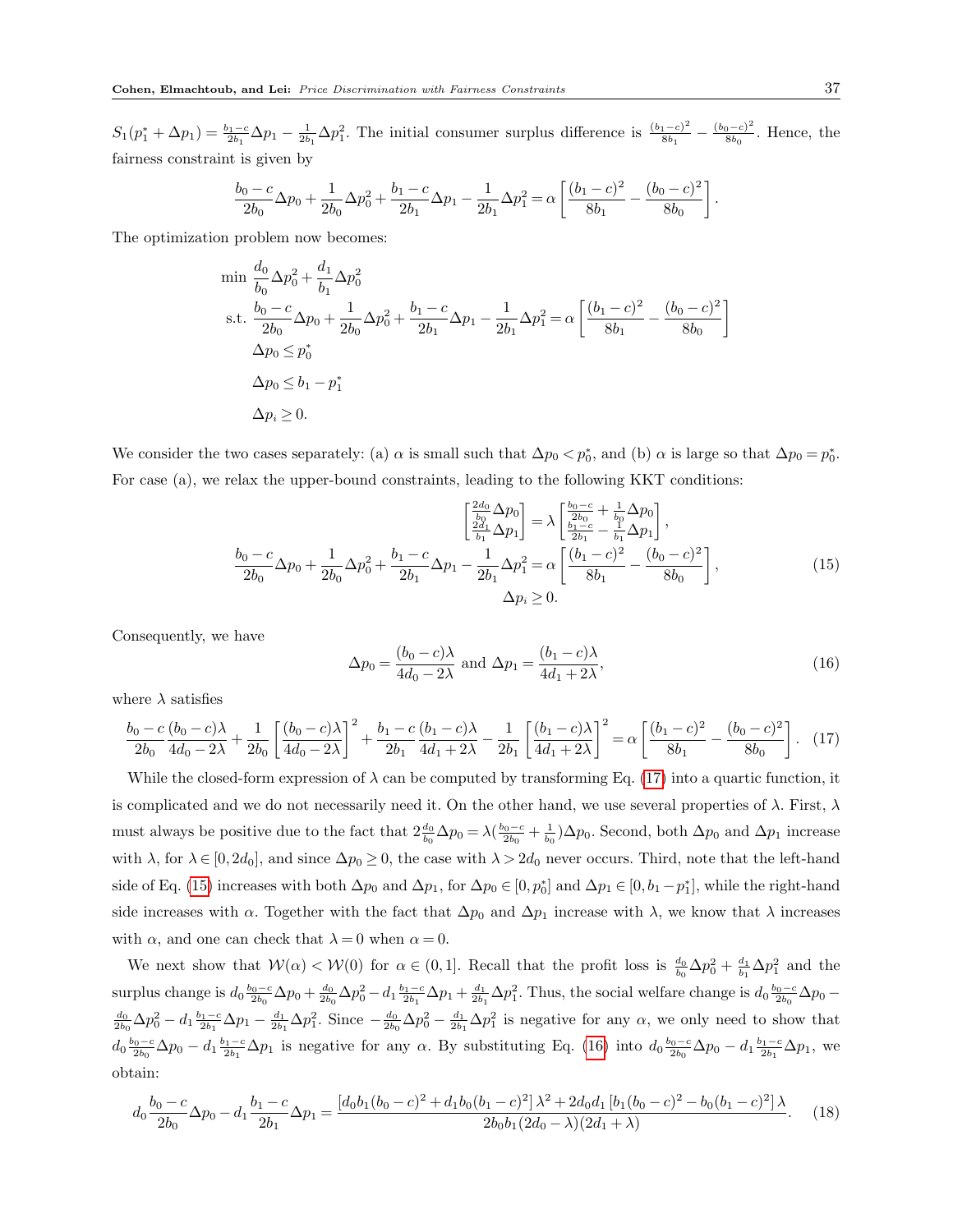.

The denominator of Eq. (18) is positive since  $\Delta p_i$  i = 0,1 are positive. The numerator of Eq. (18) is negative for  $\lambda \in (0, \bar{\lambda})$ , where

$$
\bar{\lambda} = \frac{2d_0d_1\left[b_0(b_1-c)^2 - b_1(b_0-c)^2\right]}{d_0b_1(b_0-c)^2 + d_1b_0(b_1-c)^2}
$$

We claim that the largest possible value of  $\lambda$  is below  $\bar{\lambda}$ , so that  $d_0 \frac{b_0-c}{2b_0} \Delta p_0 - d_1 \frac{b_1-c}{2b_1} \Delta p_1$  is negative for any  $\alpha$ . To show this claim, we substitute  $\overline{\lambda}$  into the left-hand side of Eq. (17) and obtain:

$$
\frac{b_0 - c}{2b_0} \frac{(b_0 - c)\bar{\lambda}}{4d_0 - 2\bar{\lambda}} + \frac{1}{2b_0} \left[ \frac{(b_0 - c)\bar{\lambda}}{4d_0 - 2\bar{\lambda}} \right]^2 + \frac{b_1 - c}{2b_1} \frac{(b_1 - c)\bar{\lambda}}{4d_1 + 2\bar{\lambda}} - \frac{1}{2b_1} \left[ \frac{(b_1 - c)\bar{\lambda}}{4d_1 + 2\bar{\lambda}} \right]^2 - \left[ \frac{(b_1 - c)^2}{8b_1} - \frac{(b_0 - c)^2}{8b_0} \right]
$$
  
= 
$$
\frac{\{b_0^2b_1d_0 + b_1c^2d_0 + b_0\left[b_1^2d_1 + c^2d_1 - 2b_1c(d_0 + d_1)\right]\}^2(b_1 - b_0)(b_1b_0 - c^2)}{8b_0b_1(b_0 - c)^2(b_1 - c)^2(d_0 + d_1)^2} > 0,
$$

where the inequality comes from the facts that  $b_1 - b_0 > 0$  and  $b_1b_0 - c^2 > 0$ . This indicates that if  $\lambda$  reaches  $\bar{\lambda}$ , the surplus change is greater than  $\left[\frac{(b_1-c)^2}{8b_1}\right]$  $\frac{(b_0-c)^2}{8b_1} - \frac{(b_0-c)^2}{8b_0}$  $\frac{(3-\epsilon)^2}{8b_0}$ , which is equal to the initial difference. As a result,  $\lambda$  will never reach  $\overline{\lambda}$ , and the corresponding  $W(\alpha) - W(0)$  is always negative.

The above analysis holds only for case (a), that is, before  $p_0$  reaches zero. For case (b), if there exists  $\tilde{\alpha}$ such that  $\Delta p_0(\tilde{\alpha}) = p_0^*$ , then for  $\alpha > \tilde{\alpha}$ ,  $p_0$  stays at zero and  $p_1$  increases monotonically. In this case,  $W(\alpha)$ decreases with  $\alpha$ , and  $\mathcal{W}(\alpha) < \mathcal{W}(\tilde{\alpha}) < \mathcal{W}(0)$ .

Proof of Proposition 5. Similar to price fairness, we first provide closed-form solution to the problem. For no-purchase valuation fairness, let  $\tilde{\alpha}_n = \min\left(\frac{d_1b_0 + d_0b_1}{d_1b_0} \frac{b_0 - c}{b_1 - b_0}, 1\right)$  and  $w = p_1^* - p_0^* = (b_1 - b_0)/2$ . If  $\alpha \leq \tilde{\alpha}_n$ , then

$$
p_0(\alpha) = p_0^* + \frac{d_1b_0}{d_0b_1 + d_1b_0}\alpha w
$$
 and  $p_1(\alpha) = p_1^* - \frac{d_0b_1}{d_0b_1 + d_1b_0}\alpha w$ .

The changes in profit, consumer surplus, and social welfare are given by:

$$
\mathcal{R}(\alpha) - \mathcal{R}(0) = -\frac{d_0 d_1}{d_0 b_1 + d_1 b_0} (\alpha w)^2 \le 0,
$$
  
\n
$$
\mathcal{S}(\alpha) - \mathcal{S}(0) = \frac{d_0 d_1}{2(d_0 b_1 + d_1 b_0)} \Big[ (b_1 - b_0) \alpha w + (\alpha w)^2 \Big] \ge 0,
$$
  
\n
$$
\mathcal{W}(\alpha) - \mathcal{W}(0) = \frac{d_0 d_1}{2(d_0 b_1 + d_1 b_0)} \Big[ (b_1 - b_0) \alpha w - (\alpha w)^2 \Big] \ge 0.
$$

If  $\tilde{\alpha}_n < \alpha \leq 1$ , then

$$
p_0(\alpha) = b_0
$$
 and  $p_1(\alpha) = b_0 + (1 - \alpha)w$ .

Let  $\tilde{p}_1 = p_1^* - \frac{d_0 b_1}{d_1 b_0} \frac{b_0 - c}{2}$ . Then, we have:

$$
\mathcal{R}(\alpha) - \mathcal{R}(\tilde{\alpha}_n) = \frac{-w^2(\alpha - \tilde{\alpha}_n)^2 - (b_1 + c - 2\tilde{p}_1)w(\alpha - \tilde{\alpha}_n)}{b_1} < 0,
$$
  
\n
$$
\mathcal{S}(\alpha) - \mathcal{S}(\tilde{\alpha}_n) = \frac{2(b_1 - \tilde{p}_1)w(\alpha - \tilde{\alpha}_n) + w^2(\alpha - \tilde{\alpha}_n)^2}{2b_1} > 0,
$$
  
\n
$$
\mathcal{W}(\alpha) - \mathcal{W}(\tilde{\alpha}_n) = \frac{(2\tilde{p}_1 - 2c)w(\alpha - \tilde{\alpha}_n) - w^2(\alpha - \tilde{\alpha}_n)^2}{2b_1} > 0.
$$

We next prove these statements below.

For case (1), since  $N_i(p) = p/2$ , the analysis from the proof of Proposition 2 holds before  $p_0$  reaches  $b_0$ , that is, when  $\alpha \leq \frac{d_0b_1 + d_1b_0}{d_1b_0} \frac{b_0 - c}{b_1 - b_0}$ .

For  $\alpha > \frac{d_0b_1+d_1b_0}{d_1b_0} \frac{b_0-c}{b_1-b_0}$ ,  $p_0$  stays at  $b_0$  and  $N_0(b_0) = \frac{b_0}{2}$ . The gap in no-purchase valuation is  $(1-\alpha)[N_1(p_1^*)$  $N_0(p_0^*)$ , and hence  $N_1(p_1) = \frac{b_0}{2} + (1 - \alpha)[N_1(p_1^*) - N_0(p_0^*)]$ , i.e.,  $\frac{p_1}{2} = \frac{b_0}{2} + (1 - \alpha)\frac{b_1 - b_0}{4}$ . Rearranging terms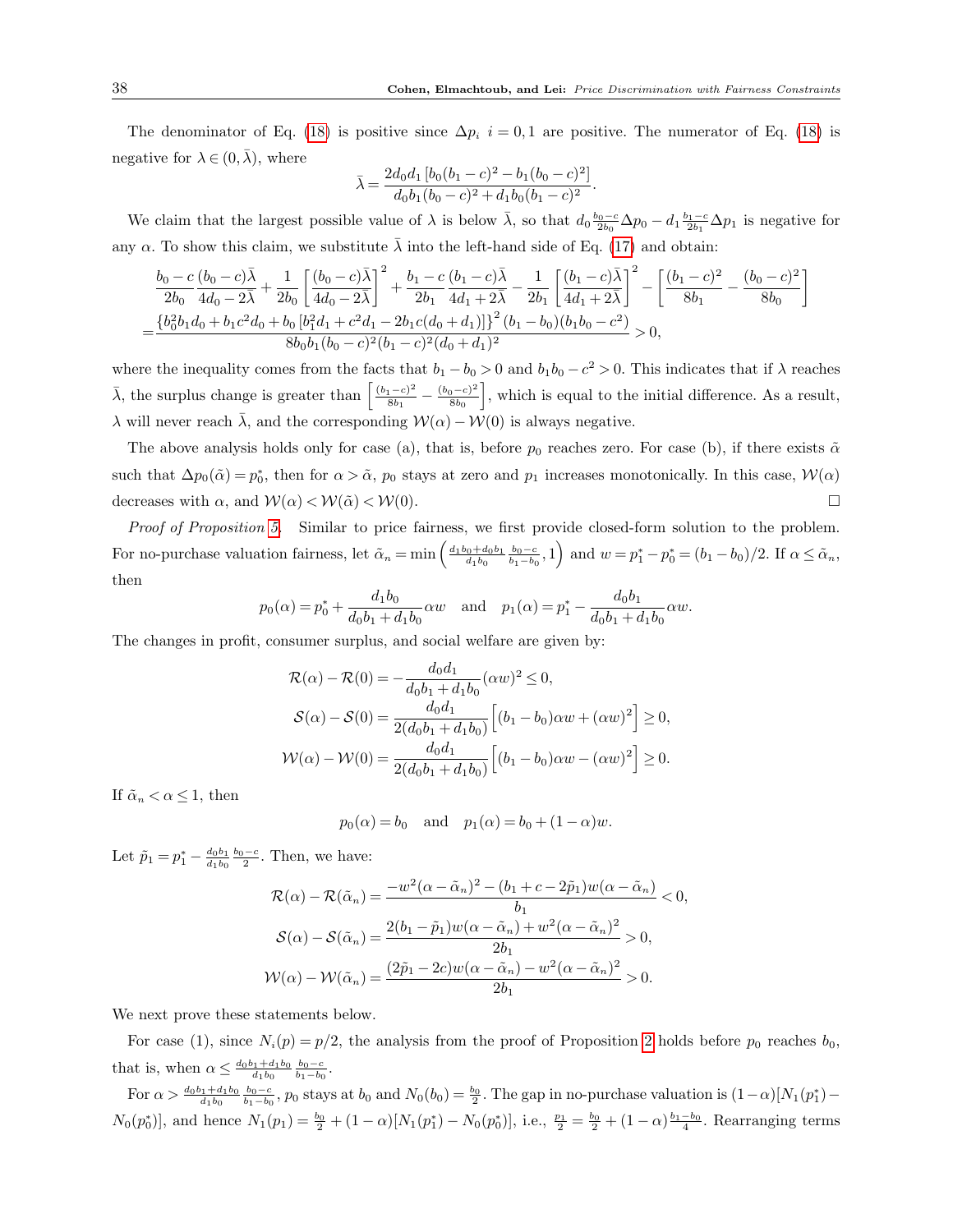leads to  $p_1 = b_0 + (1 - \alpha)(b_1 - b_0)/2$ . Substituting  $p_1$  into the profit and consumer surplus functions yields our desired result.

For case (2), one can observe that the no-purchase valuation fairness and profit are not impacted if  $p_0 > b_0$ or if  $p_0 = b_0$ . Thus, without loss of generality case (2) is subsumed by case (1). For a similar reason, case (3) is subsumed by case (1).

#### Appendix C: Proofs of Propositions 6 and 7

Proof of Proposition 6. We prove the results of each part separately. Without loss of generality, we assume that the parameters  $b_i$  are indexed in increasing order.

(a) Demand fairness. Given  $\alpha$ , let  $q_i = q_i(\alpha) = \overline{F}_i(p_i(\alpha))$  be the optimal normalized demand for group i. The profit of group i given  $q_i$  is equal to  $d_i q_i (b_i - c - b_i q_i)$ . Let  $q_i^* = q_i(0) = (b_i - c)/2$  be the optimal unconstrained normalized demand. We define  $I_{dec}(\alpha) = \{i | q_i(\alpha) < q_i^* \}$  and  $I_{inc}(\alpha) = \{i | q_i(\alpha) > q_i^* \}$  as the sets of groups with demand that decrease and increase relative to the unconstrained optimal solution, respectively. For each specific  $\alpha$ , we do not need to consider the groups whose prices remain unchanged, because these groups do not contribute to the difference in social welfare.

Consider the normalized demand for group  $i \in I_{dec}(\alpha)$ . We next show that all the groups in  $I_{dec}(\alpha)$  should have the same demand. Indeed, if there exist  $i, j \in I_{dec}(\alpha)$  such that  $q_i(\alpha) > q_j(\alpha)$ , one can increase  $q_j$  such that  $q_j = q_i(\alpha)$ . By doing so, the fairness constraints still hold, and we arrive at a demand that is closer to  $q_j^*$ , and hence corresponds to a higher profit. As a result, for all  $i \in I_{dec}(\alpha)$ , the demand level must be the same. Similarly, all the groups in  $I_{inc}(\alpha)$  must have the same demand. Let  $q_{dec}$  and  $q_{inc}$  be the demand levels of decreasing and increasing groups, respectively. One can also see that w.l.o.g.,  $q_{dec} - q_{inc} = (1 - \alpha)|q_{N-1}^* - q_0^*|$ .

Let  $q_{inc}(\alpha)$  and  $q_{dec}(\alpha)$  be the demand levels for  $I_{inc}(\alpha)$  and  $I_{dec}(\alpha)$ , respectively. We first show that  $q_{inc}(\alpha)$  (resp.  $q_{dec}(\alpha)$ ) increases (resp. decreases) monotonically with  $\alpha$ . First, note that given  $q_{inc}$  and  $q_{dec}$ , we can construct a solution for all the N groups, by setting  $q_i = \min(\max(q_{inc}, q_i^*), q_{dec})$ . Let  $h(q_{inc}, q_{dec}) =$  $\sum_{i=0}^{N-1} R_i(\bar{F}_i^{-1}(\min(\max(q_{inc}, q_i^*), q_{dec})))$  be the profit with respect to  $q_{inc}$  and  $q_{dec}$ . One can easily verify that  $h(q_{inc}, q_{dec})$  is concave in the region  $0 \leq q_{inc} \leq q_{dec} \leq 1$ . The optimization problem (2) can then be written as

$$
\max_{q_{inc}, q_{dec}} h(q_{inc}, q_{dec})
$$
  
s.t.  $q_{dec} - q_{inc} \le (1 - \alpha)|q^*_{N-1} - q^*_{0}|,$   
 $q_{inc} \le q_{dec},$   
 $q_{inc}, q_{dec} \in [q^*_{0}, q^*_{N-1}].$ 

The KKT condition is given by

$$
\left[\frac{\frac{\partial h}{\partial q_{inc}}}{\frac{\partial h}{\partial q_{dec}}}\right] = \mu_1 \begin{bmatrix} -1 \\ 1 \end{bmatrix} + \mu_2 \begin{bmatrix} 1 \\ -1 \end{bmatrix},
$$
\n
$$
q_{dec} - q_{inc} \le (1 - \alpha)|q_{N-1}^* - q_0^*|,
$$
\n
$$
q_{inc} - q_{dec} \le 0,
$$
\n
$$
\mu_1 \left(q_{dec} - q_{inc} - (1 - \alpha)|q_{N-1}^* - q_0^*|\right) = 0
$$
\n
$$
\mu_2 (q_{inc} - q_{dec}) = 0
$$
\n
$$
q_{inc}, q_{dec} \in [q_0^*, q_{N-1}^*],
$$
\n
$$
\mu_1, \mu_2 \ge 0.
$$
\n(19)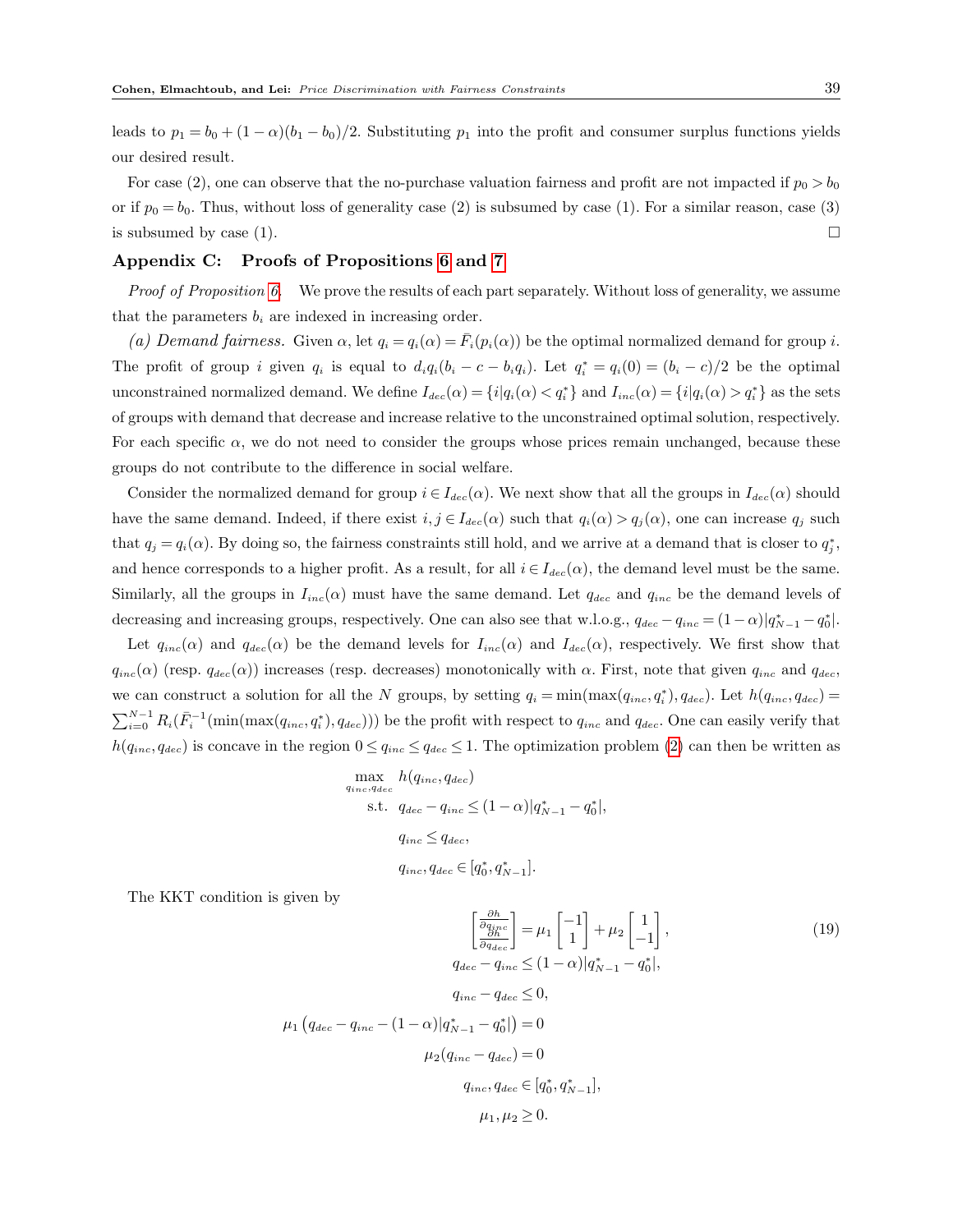Since  $q_{dec} - q_{inc} = (1 - \alpha)|q^*_{N-1} - q^*_{0}| > 0$ , we have that  $\mu_2 = 0$  due to complementary slackness. Note that  $\frac{\partial h}{\partial q_{inc}}$  is non-positive and monotonically decreasing in the range  $[q_0^*, q_{dec}]$ , whereas  $\frac{\partial h}{\partial q_{inc}}$  is non-negative and monotonically decreasing in the range  $[q_{inc}, q^*_{N-1}]$ . With these facts in hand, we see that as  $\alpha$  increases in Eq. (19),  $q_{inc}$  and  $q_{dec}$  move towards one another. Since their difference is monotonically decreasing with  $\alpha$ , we have  $q_{inc}(\alpha)$  monotonically increases and  $q_{dec}(\alpha)$  monotonically decreases.

Since we have shown that  $q_{inc}(\alpha)$  and  $q_{dec}(\alpha)$  are monotone and move towards one another, it follows that the functions are also continuous since  $q_{dec}(\alpha) - q_{inc}(\alpha) = (1 - \alpha)(q_{N-1}^* - q_0^*)$ . Consequently, the corresponding social welfare  $W(\alpha)$  is also continuous in  $\alpha$ . Since  $q_{inc}(\alpha)$  and  $q_{dec}(\alpha)$  are monotone,  $I_{inc}(\alpha)$  and  $I_{dec}(\alpha)$  are also monotone, that is,  $I_{inc}(\alpha_1) \subset I_{inc}(\alpha_2)$  and  $I_{dec}(\alpha_1) \subset I_{dec}(\alpha_2)$  for any  $\alpha_1 < \alpha_2$ . We can then split  $\alpha \in [0,1]$ into at most N non-overlapping intervals, based on the value of  $I_{inc}(\alpha)$  and  $I_{dec}(\alpha)$ . For the first interval, we have  $I_{inc}(\alpha) = \{0\}$  and  $I_{dec}(\alpha) = \{N-1\}$ . As  $\alpha$  increases, we either add group 1 to  $I_{inc}$  or group  $N-2$ to  $I_{dec}$ , and so on. Since the social welfare curve is continuous, it is enough to show that for each interval such that  $I_{inc}(\alpha)$  and  $I_{dec}(\alpha)$  are fixed, the social welfare is monotonically decreasing. By the continuity of the social welfare function, this translates to the social welfare being monotonically decreasing.

Suppose that for  $\alpha \in [\alpha_1, \alpha_2]$ ,  $I_{inc}(\alpha)$  and  $I_{dec}(\alpha)$  are fixed. Recall that the normalized demand for i in  $I_{inc}(\alpha)$  (or  $I_{dec}(\alpha)$ ) are the same. The profit maximization problem (2) can be re-written as

$$
\max_{q_i} \sum_{i \in I_{dec}} d_i q_i (b_i - b_i q_i - c) + \sum_{i \in I_{inc}} d_i q_i (b_i - b_i q_i - c)
$$
\n
$$
\text{s.t. } |q_i - q_j| \le (1 - \alpha)(q_{N-1}^* - q_0^*), \ \forall i \in I_{dec}, \ j \in I_{inc},
$$
\n
$$
q_i \in [0, 1], \ \forall i \in I_{dec} \cup I_{inc},
$$
\n(20)

where the groups for which  $p_i(\alpha) = p_i^*$  are not considered because they do not impact the optimal solution. Based on the above analysis, problem (20) reduces to

$$
\max_{q_{dec}, q_{inc}} q_{dec} \left( \sum_{i \in I_{dec}} d_i b_i - \left( \sum_{i \in I_{dec}} d_i b_i \right) q_{dec} - \left( \sum_{i \in I_{dec}} d_i \right) c \right) + q_{inc} \left( \sum_{i \in I_{inc}} d_i b_i - \left( \sum_{i \in I_{inc}} d_i b_i \right) q_{inc} - \left( \sum_{i \in I_{inc}} d_i \right) c \right)
$$
  
s.t.  $|q_{dec} - q_{inc}| = (1 - \alpha)(q_{N-1}^* - q_0^*),$   
 $q_{dec}, q_{inc} \in [0, 1].$ 

Interestingly, this is exactly the problem for the setting with two groups: (i) group dec has population  $\sum_{i \in I_{dec}} d_i$  and parameter  $b_{dec} = \frac{\sum_{i \in I_{dec}} d_i b_i}{\sum_{i \in I_{dec}} d_i}$  $\sum_{i\in I_{dec}}^{i\in I_{dec}} d_i$ , and (ii) group *inc* has population  $\sum_{i\in I_{inc}} d_i$  and parameter  $b_{inc} = \frac{\sum_{i \in I_{inc}} d_i b_i}{\sum_{i \in I_{inc}} d_i}$  $\frac{\sum_{i\in I_{inc}}a_i}{\sum_{i\in I_{inc}}a_i}$ . We further point out that the consumer surplus for multiple groups can also be represented by these two new aggregate groups (dec and inc). To see this, note that given a normalized demand  $q$ , the consumer surplus of this group is given by  $b_i q^2/2$ , which is linear in  $b_i$ . Thus, the total consumer surplus from  $I_{dec}$  (resp.  $I_{inc}$ ) is  $\sum_{i \in I_{dec}} d_i b_i q_{dec}^2/2 = (\sum_{i \in I_{dec}} d_i) b_{dec} q_{dec}^2/2$ . As a result, the two-group problem has exactly the same profit and consumer surplus as the multi-group problem. Following Proposition 3, the social welfare for the two-group problem always decreases with  $\alpha$ . Thus, on each piece  $[\alpha_1, \alpha_2]$ , the social welfare is monotonically decreasing, and the social welfare function is continuous on [0,1], which implies that  $W(\alpha)$ is monotonically decreasing.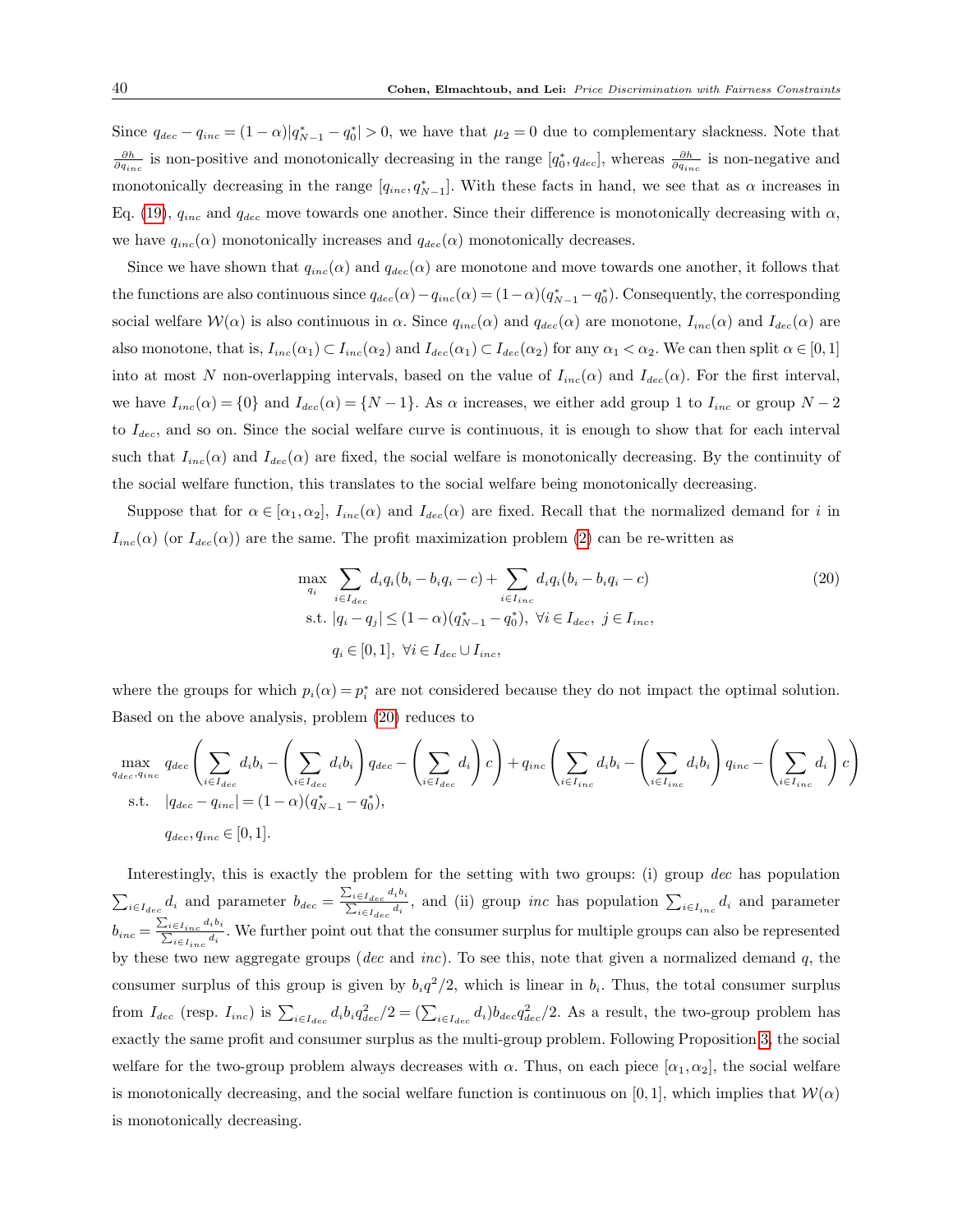(b) Surplus fairness. Given  $\alpha$ , recall that  $p_i(\alpha)$  is the optimal solution for group i. We define  $I_{dec}$  ${i|p_i(\alpha) > p_i^*}$  and  $I_{inc} = {i|p_i(\alpha) < p_i^*}$  as the sets of groups with surplus that decrease and increase with  $\alpha$  relative to the unconstrained optimal solution, respectively. As before, we do not need to consider any group *i* where  $p_i(\alpha) = p_i^*$  and thus the surplus remains  $S_i(p_i^*)$ . These groups do not contribute to the change in social welfare,  $W(\alpha) - W(0)$ . As in part (a), all the groups in  $I_{dec}$  ( $I_{inc}$ ) share the same level of surplus, and the difference between the two sets is  $(1 - \alpha)|S_{N-1}(p_{N-1}^*) - S_0(p_0^*)|$ .

We consider two cases separately:  $p_0(\alpha) > 0$  and  $p_0(\alpha) = 0$ . When  $p_0(\alpha) > 0$ , we note that for group i, if the surplus is  $s_i$ , then the demand is given by  $\sqrt{2s_i/b_i}$ , and the price is given by  $b_i - \sqrt{2b_i s_i}$ . As a result, the profit from group i is equal to  $(b_i - \sqrt{2b_i s_i} - c)\sqrt{2s_i/b_i} = (\sqrt{2b_i} - c\sqrt{2/b_i})\sqrt{s_i} - 2s_i$ . Given that all the groups in  $I_{dec}$  ( $I_{inc}$ ) have the same level of surplus, we use  $s_{dec}$  ( $s_{inc}$ ) to denote the surplus for all the groups in the set. Then, the profit-maximization problem (2) can be re-written as

$$
\max_{s_{dec}, s_{inc}} \sum_{i \in I_{dec}} d_i \left[ (\sqrt{2b_i} - c\sqrt{2/b_i}) \sqrt{s_{dec}} - 2s_{dec} \right] + \sum_{i \in I_{inc}} d_i \left[ (\sqrt{2b_i} - c\sqrt{2/b_i}) \sqrt{s_{inc}} - 2s_{inc} \right] \tag{21}
$$
\n
$$
\text{s.t. } |s_{dec} - s_{inc}| = (1 - \alpha)|S_{N-1}(p_{N-1}^*) - S_0(p_0^*)|,
$$

,

.

where we relax the non-negativity constraints on the price as we already assume that  $p_i(\alpha) > 0$ . Note that √  $\sqrt{2b} - c\sqrt{2/b}$  is a strictly increasing function with respect to b for  $b > 0$  and it ranges from negative infinity to infinity. Thus, there exists a unique  $b_{dec}$  such that

$$
\sqrt{2b_{dec}} - c\sqrt{2/b_{dec}} = \frac{\sum_{i \in I_{dec}} d_i(\sqrt{2b_i} - c\sqrt{2/b_i})}{\sum_{i \in I_{dec}} d_i}
$$

and a unique  $b_{inc}$  such that

$$
\sqrt{2b_{inc}} - c\sqrt{2/b_{inc}} = \frac{\sum_{i \in I_{inc}} d_i(\sqrt{2b_i} - c\sqrt{2/b_i})}{\sum_{i \in I_{inc}} d_i}
$$

Therefore, Eq. (21) can be rewritten as

$$
\max_{s_{dec}, s_{inc}} \left( \sum_{i \in I_{dec}} d_i \right) \left[ (\sqrt{2b_{dec}} - c\sqrt{2/b_{dec}}) \sqrt{s_{dec}} - 2s_{dec} \right] + \left( \sum_{i \in I_{inc}} d_i \right) \left[ (\sqrt{2b_{inc}} - c\sqrt{2/b_{inc}}) \sqrt{s_{inc}} - 2s_{inc} \right],
$$
\n
$$
\text{s.t. } |s_{dec} - s_{inc}| = (1 - \alpha) |S_{N-1}(p_{N-1}^*) - S_0(p_0^*)|,
$$
\n
$$
(22)
$$

which is equivalent to a two-group problem as in  $(1)$ . The consumer surplus of  $(22)$  is also the same as (21), both of which are  $\sum_{i \in I_{inc}} d_i s_{inc} + \sum_{i \in I_{dec}} d_i s_{dec}$ . We next note that  $\sqrt{2b} - c\sqrt{2/b}$  is strictly concave in b, and thus by our definition of  $b_{dec}$  and  $b_{inc}$  we have  $b_{dec} \leq \overline{b} := \sum_{i \in I_{dec}} d_i b_i / \sum_{i \in I_{dec}} d_i$  and  $b_{inc} \leq \underline{b} :=$  $\sum_{i\in I_{inc}}d_ib_i/\sum_{i\in I_{inc}}d_i$ , where  $\bar{b}$  and  $\underline{b}$  are the weighted averages of  $b_i$  in  $I_{dec}$  and  $I_{inc}$ , respectively.  $3(b-c)$ 2

Recall that the surplus of a group with parameters d and b is 
$$
d \frac{3(b-c)^2}{8b}
$$
. Thus, we have

Social Welfare from (22) < \n
$$
\left(\sum_{i \in I_{dec}} d_i\right) \frac{3(b_{dec} - c)^2}{8b_{dec}} + \left(\sum_{i \in I_{inc}} d_i\right) \frac{3(b_{inc} - c)^2}{8b_{inc}}
$$
\n
$$
\leq \left(\sum_{i \in I_{dec}} d_i\right) \frac{3(\bar{b} - c)^2}{8\bar{b}} + \left(\sum_{i \in I_{inc}} d_i\right) \frac{3(\underline{b} - c)^2}{8\underline{b}}
$$
\n
$$
\leq \sum_{i \in I_{dec}} d_i \frac{3(b_i - c)^2}{8b_i} + \sum_{i \in I_{inc}} d_i \frac{3(b_i - c)^2}{8b_i}
$$
\n
$$
= \sum_{i \in I_{dec}} S_i(p_i^*) + \sum_{i \in I_{inc}} S_i(p_i^*).
$$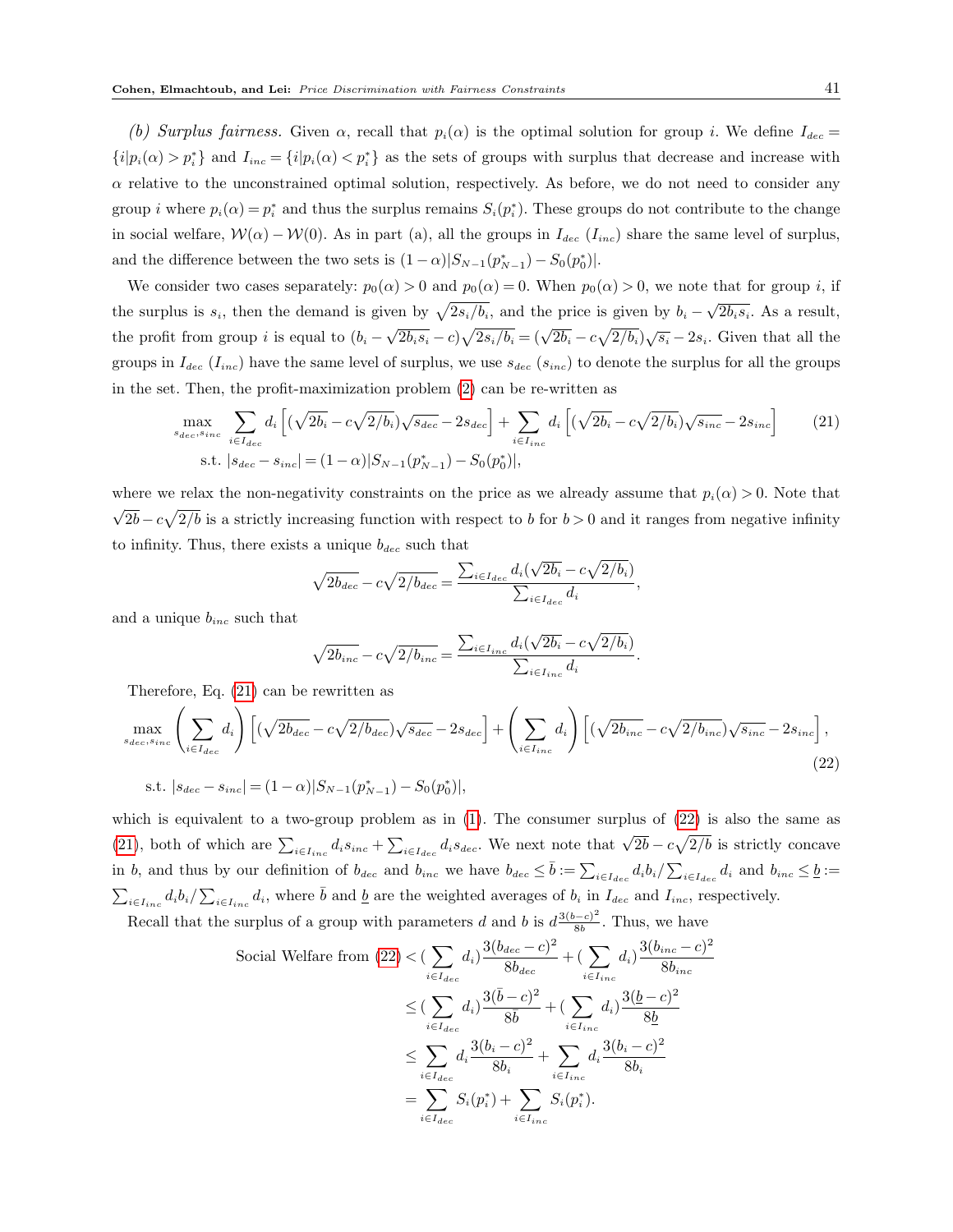The first inequality follows from Proposition 4, where we have shown that the social welfare under surplus fairness is lower than the unconstrained value in the two-group case, and the fact that (22) is equivalent to a two-group setting with as discussed above. The second inequality follows from the facts that  $b_{dec} \leq \overline{b}$  and  $b_{inc} \leq b$ . The third inequality follows from Jensen's inequality, and the final equality follows by definition. Since the social welfare of (21) and (22) are equivalent, then we conclude that when  $\alpha > 0$ , the social welfare is below the social welfare in the unconstrained case (i.e., when  $\alpha = 0$ ).

When  $p_0(\alpha) = 0$ , we let  $\tilde{\alpha}$  be the smallest  $\alpha$  such that  $p_0(\alpha) = 0$ . For all  $\alpha > \tilde{\alpha}$ , the lowest surplus level is fixed as  $b_0/2$  and cannot be improved. The only way to satisfy the constraints is to increase the prices for the groups whose surpluses are still too high. As a result, the social welfare monotonically decreases for  $\alpha > \tilde{\alpha}$ . Thus, we have  $\mathcal{W}(\alpha) < \mathcal{W}(\tilde{\alpha}) < \mathcal{W}(0)$  for any  $\alpha \geq \tilde{\alpha}$ .

(c) No-purchase valuation fairness. Given  $\alpha$ , let  $p_i(\alpha)$  be the optimal solution for group i. We define  $I_{dec}(\alpha) = \{i|p_i(\alpha) < p_i^*\}$  and  $I_{inc}(\alpha) = \{i|p_i(\alpha) > p_i^*\}$  as the sets of groups with prices that decrease and increase relative to the unconstrained optimal solution, respectively. As in demand fairness, all the groups in  $I_{dec}(\alpha)$  or  $I_{inc}(\alpha)$  share the same level of no-purchase valuation. Note that using a price higher than  $b_i$  cannot improve the no-purchase valuation, and thus  $p_i(\alpha)$  is at most  $b_i$ . In this case, the no-purchase valuation is simply equal to half of  $p_i(\alpha)$  (for linear demand), i.e.,  $N_i(p_i(\alpha)) = \frac{p_i(\alpha)}{2}$ . As a result, all the groups in  $I_{dec}(\alpha)$ or  $I_{inc}(\alpha)$  share the same price level, and the price difference between the two sets is  $(1-\alpha)|p^{*}_{N-1}-p^{*}_{0}|$ .

Let  $p_{inc}(\alpha)$  and  $p_{dec}(\alpha)$  be the prices for  $I_{inc}(\alpha)$  and  $I_{dec}(\alpha)$ , respectively. We first show that  $p_{inc}(\alpha)$ (resp.  $p_{dec}(\alpha)$ ) increases (resp. decreases) monotonically with  $\alpha$ . First, note that given  $p_{inc}$  and  $p_{dec}$ , we can construct a solution for all the N groups, by setting  $p_i = \min(\max(p_{inc}, q_i^*), p_{dec})$ . Let  $g(p_{inc}, p_{dec}) =$  $\sum_{i=0}^{N-1} R_i(\min(\max(p_{inc}, p_i^*), p_{dec}))$  be the profit with respect to  $p_{inc}$  and  $p_{dec}$ . One can easily verify that  $g(p_{inc}, p_{dec})$  is concave in the range  $p_{inc} \in [0, \min(p_{dec}, b_0)]$  and  $p_{dec} \in [p_{inc}, b_{N-1}]$ . Optimization problem (2) can then be written as

$$
\max_{p_{inc}, p_{dec}} g(p_{inc}, p_{dec})
$$
  
s.t.  $p_{dec} - p_{inc} \le (1 - \alpha) |p^*_{N-1} - p^*_{0}|$ ,  
 $p_{inc} - p_{dec} \le 0$   
 $p_{inc} \in [p^*_0, b_0], p_{dec} \in [p^*_0, p^*_{N-1}].$ 

When  $p_{inc}$  does not reach the boundary  $b_0$ , the KKT condition is given by

$$
\left[\frac{\frac{\partial g}{\partial p_{inc}}}{\frac{\partial g}{\partial p_{dec}}}\right] = \mu_1 \left[\frac{-1}{1}\right] + \mu_2 \left[\frac{1}{-1}\right],
$$
\n
$$
p_{dec} - p_{inc} \le (1 - \alpha)|p_{N-1}^* - p_0^*|
$$
\n
$$
p_{inc} - p_{dec} \le 0
$$
\n
$$
\mu_1 \left(p_{dec} - p_{inc} - (1 - \alpha)|p_{N-1}^* - p_0^*|\right) = 0
$$
\n
$$
\mu_2(p_{inc} - p_{dec}) = 0
$$
\n
$$
\mu_1, \mu_2 \ge 0.
$$
\n(23)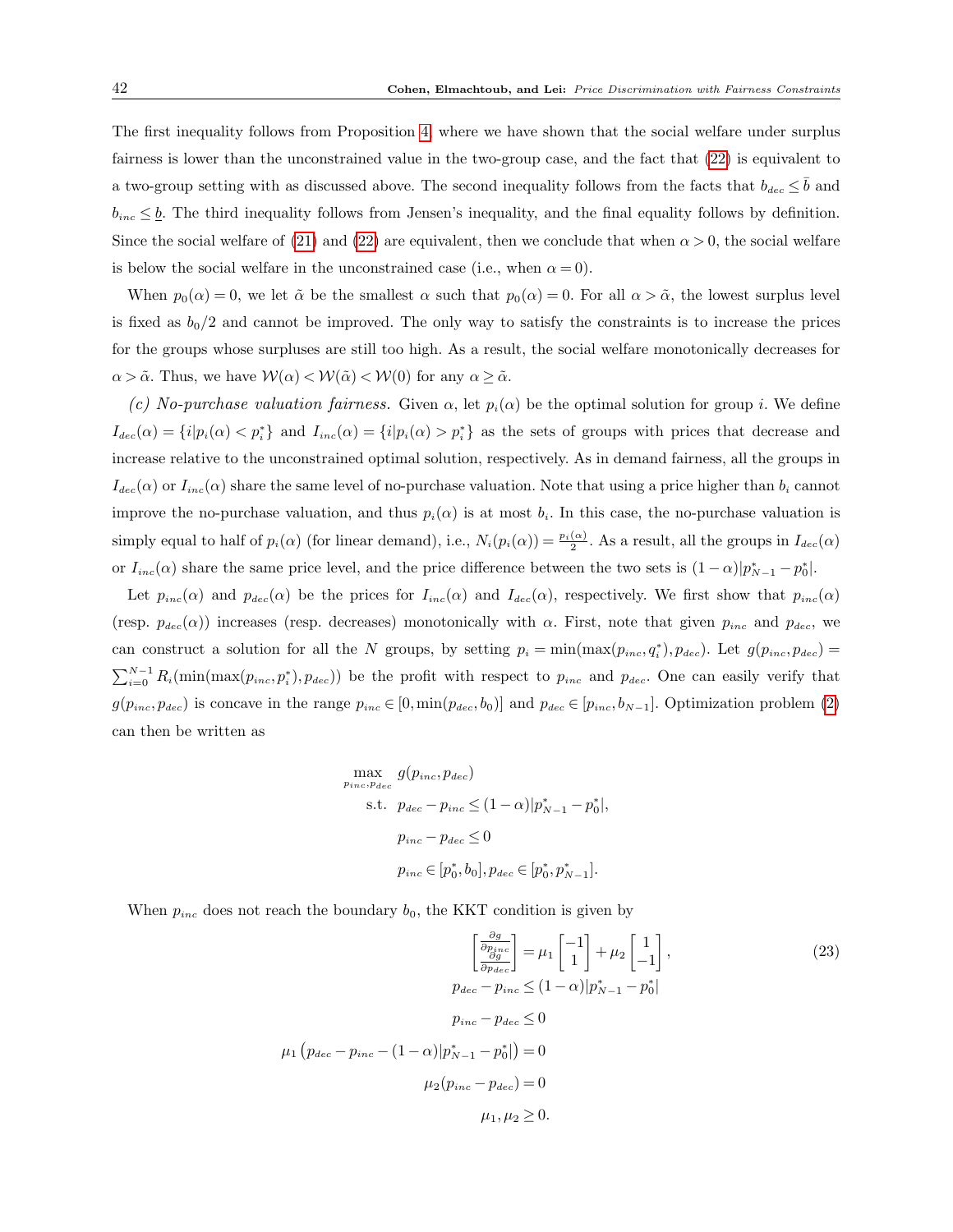Since the price difference between the two sets is  $(1-\alpha)|p_{N-1}^* - p_0^*|$ , by complementary slackness, we have and  $\mu_2 = 0$ . Note that  $\frac{\partial g}{\partial p_{inc}}$  is non-positive and monotonically decreasing in the feasible region; similarly,  $\frac{\partial g}{\partial p_{dec}}$  is non-negative and monotonically decreasing in the feasible region. Therefore, before  $p_{inc}$  reaches  $b_0$ , when we increase  $\alpha$  to maintain Eq. (23), one has to move  $p_{inc}$  and  $p_{dec}$  in opposite directions. Since their difference is monotonically decreasing with  $\alpha$ , then  $p_{inc}(\alpha)$  monotonically increases and  $p_{dec}(\alpha)$  monotonically decreases. When  $p_{inc}(\alpha)$  reaches the boundary  $b_0$ , to satisfy the fairness constraints, one has to decrease  $p_{dec}(\alpha)$  monotonically, while  $p_{inc}(\alpha)$  remains at  $b_0$ .

We now know that  $p_{inc}(\alpha)$  and  $p_{dec}(\alpha)$  are monotone. Since their gap is  $(1-\alpha)(p_{N-1}^* - p_0^*)$ , they are both continuous. Consequently, the corresponding social welfare is also continuous. As  $\alpha$  increases from 0,  $p_0$  is increasing and  $p_{N-1}$  is decreasing. Let  $\tilde{\alpha}$  be the smallest  $\alpha$  such that  $p_0 = b_0$  (if it exists). Then, for any  $\alpha > \tilde{\alpha}$ , since the no-purchase valuation from group 0 cannot be improved anymore, the price of group 0 (as well as all the groups in  $I_{inc}$ ) remains at  $b_0$ , and the only way to decrease the differences in no-purchase valuation is to decrease the price of the remaining groups whose offered price is greater than  $b_0$ . By doing so, the social welfare must increase. We next show that for  $\alpha \leq \tilde{\alpha}$ ,  $\mathcal{W}(\alpha)$  also increases monotonically, hence concluding the proof.

For  $\alpha \leq \tilde{\alpha}$ , since  $p_{inc}(\alpha)$  and  $p_{dec}(\alpha)$  are monotone,  $I_{inc}(\alpha)$  and  $I_{dec}(\alpha)$  are also monotone, i.e.,  $I_{inc}(\alpha_1) \subset$  $I_{inc}(\alpha_2)$  and  $I_{dec}(\alpha_1) \subset I_{dec}(\alpha_2)$  for any  $\alpha_1 < \alpha_2$ . We can then split  $[0, \tilde{\alpha}]$  into at most N non-overlapping intervals, based on the value of  $I_{inc}(\alpha)$  and  $I_{dec}(\alpha)$ . For the first interval, we have  $I_{inc}(\alpha) = \{1\}$  and  $I_{dec}(\alpha) =$  $\{N\}$ . As  $\alpha$  increases, we either add group 2 to  $I_{inc}$  or group  $N-1$  to  $I_{dec}$ , and so on. Since the social welfare curve is continuous, it is enough to show that for each interval such that  $I_{inc}(\alpha)$  and  $I_{dec}(\alpha)$  are fixed, the social welfare is monotonically increasing.

Suppose that  $\alpha \in [\alpha_1, \alpha_2]$  and that  $I_{inc}(\alpha)$ ,  $I_{dec}(\alpha)$  are fixed. Then, the set of tight constraints is also fixed, and we know that the prices for i in  $I_{inc}(\alpha)$  or  $I_{dec}(\alpha)$  are the same. The profit maximization problem is thus equivalent to

$$
\max_{p_{inc}, p_{dec}} \sum_{i \in I_{inc}(\alpha)} d_i (p_{inc} - c)(1 - \frac{p_{inc}}{b_i}) + \sum_{i \in I_{dec}(\alpha)} d_i (p_{dec} - c)(1 - \frac{p_{dec}}{b_i})
$$
\n
$$
\text{s.t. } p_{dec} - p_{inc} = (1 - \alpha)(p_{N-1}^* - p_0^*),
$$
\n(24)

where the boundary constraints are hidden because we already assume that the prices do not hit the boundary. Rearranging the terms in (24) leads to

$$
\max_{p_{inc}, p_{dec}} d_{inc}(p_{inc} - c)(1 - \frac{p_{inc}}{b_{inc}}) + d_{dec}(p_{dec} - c)(1 - \frac{p_{dec}}{b_{dec}})
$$
\n
$$
\text{s.t. } p_{dec} - p_{inc} = (1 - \alpha)(p_{N-1}^* - p_0^*),
$$
\n(25)

where  $d_{inc} = \sum_{i \in I_{inc}(\alpha)} d_i$ ,  $d_{dec} = \sum_{i \in I_{dec}(\alpha)} d_i$ , and  $b_{inc}$ ,  $b_{dec}$  are defined by

$$
\frac{1}{b_{inc}} = \sum_{i \in I_{inc}(\alpha)} \frac{d_i}{d_{inc}} \frac{1}{b_i}, \quad \frac{1}{b_{dec}} = \sum_{i \in I_{dec}(\alpha)} \frac{d_i}{d_{dec}} \frac{1}{b_i}.
$$
\n(26)

As a result, problem  $(24)$  is equivalent to a problem with two groups, *inc* and *dec*. Using Proposition 5, the social welfare with respect to the aggregate groups *inc* and dec is always increasing with  $\alpha$ . We next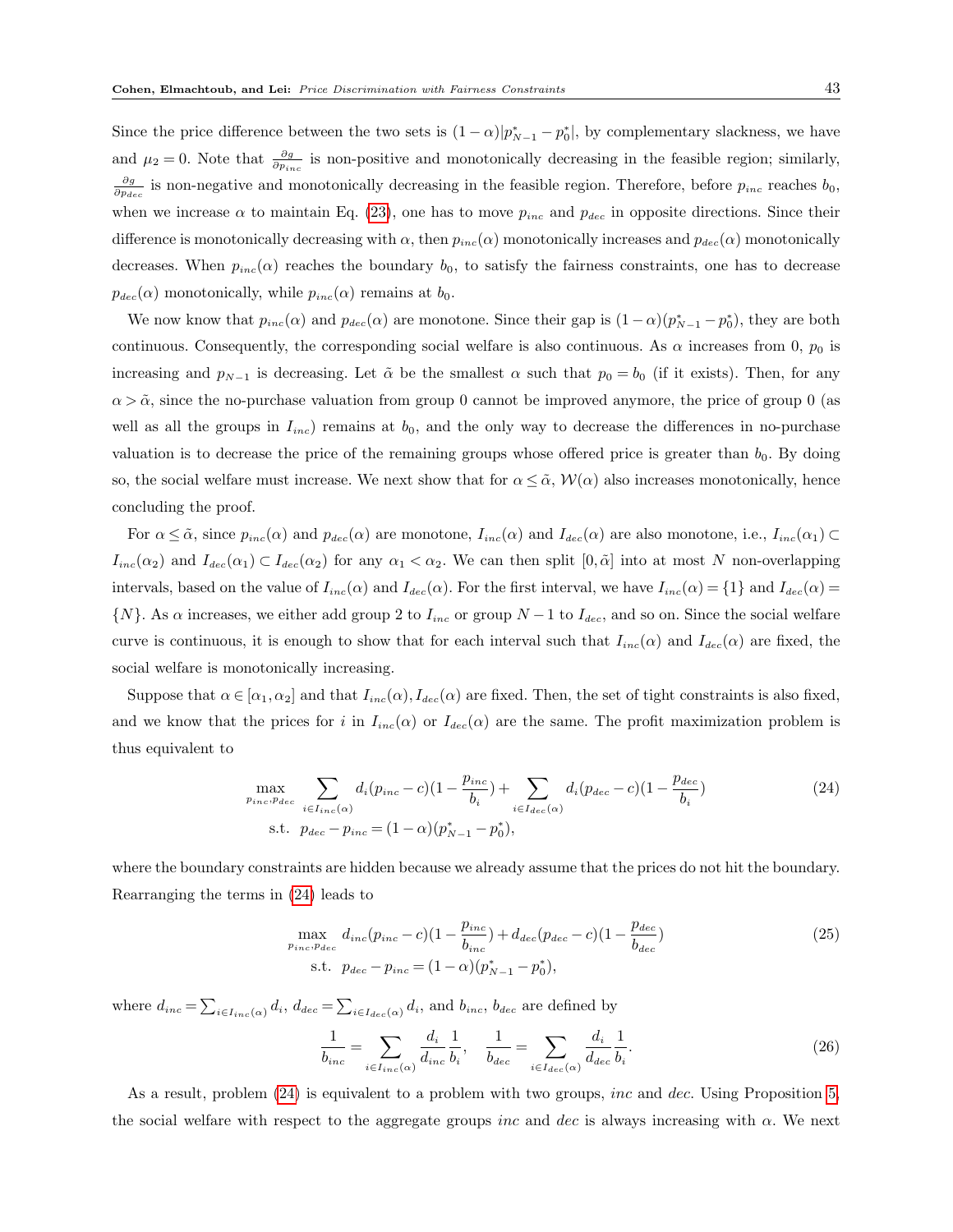show that the total social welfare of group  $i \in I_{dec}(\alpha) \cup I_{inc}(\alpha)$  has a constant difference relative to the social welfare from the two aggregate groups. The total social welfare for all the groups in  $I_{inc}$  is given by

$$
\sum_{i \in I_{inc}(\alpha)} d_i \left[ (p_{inc} - c)(1 - \frac{p_{inc}}{b_i}) + \frac{1}{2} (b_i - p_{inc})(1 - \frac{p_{inc}}{b_i}) \right]
$$
\n
$$
= \sum_{i \in I_{inc}(\alpha)} \left[ -\frac{1}{2} \frac{d_i}{b_i} p_{inc}^2 + \frac{d_i}{b_i} p + \frac{d_i b_i}{2} - d_i c \right]
$$
\n
$$
= -\frac{1}{2} (\sum_{i \in I_{inc}(\alpha)} \frac{d_i}{b_i}) p_{inc}^2 + (\sum_{i \in I_{inc}(\alpha)} \frac{d_i}{b_i}) p_{inc} + \sum_{i \in I_{inc}(\alpha)} \frac{d_i b_i}{2} - c \sum_{i \in I_{inc}(\alpha)} d_i
$$
\n
$$
= -\frac{1}{2} \frac{d_{inc}}{b_{inc}} p_{inc}^2 + \frac{d_{inc}}{b_{inc}} p_{inc} + \frac{d_{inc} b_{inc}}{2} - d_{inc} c + \left( \sum_{i \in I_{inc}(\alpha)} \frac{d_i b_i}{2} - \frac{d_{inc} b_{inc}}{2} \right), \tag{27}
$$

where the first four terms in Eq.  $(27)$ ,  $-\frac{1}{2} \frac{d_{inc}}{b_{inc}} p_{inc}^2 + \frac{d_{inc}}{b_{inc}} p + \frac{d_{inc}b_{inc}}{2} - d_{inc}c$ , equal to the social welfare of the aggregate group *inc*. The same result also holds for group dec. Hence, the total welfare of all the groups in  $I_{inc}$  differs from the social welfare of the aggregate group inc by a constant term. By using Proposition 5, the social welfare of the aggregate groups inc and dec are monotonically increasing on  $[\alpha_1, \alpha_2]$ , and the social welfare of all the groups within  $I_{inc} \cup I_{dec}$  increases monotonically. Since the social welfare is a continuous function with at most N pieces, and it increases with  $\alpha$  on each piece, we conclude that  $\mathcal{W}(\alpha)$  is increasing for  $\alpha \in [0,1]$ .

Proof of Proposition 7. (a) Recall that we assume  $b_0 < b_1 < \cdots < b_{N-1}$ . In addition, the unconstrained optimal prices,  $p_i^* = (b_i + c)/2$ , are also in increasing order. One can verify that  $p_0^* \leq p_i(\alpha) \leq p_{N-1}^*$ . For  $\alpha < 1 - \frac{\max\{p_{N-2}^* - p_0^*, p_{N-1}^* - p_1^*\}}{p_{N-1}^*}$  $\frac{(-2^{-p_0,p_{N-1}-p_1)}}{p_{N-1}^* - p_0^*}$ , we have  $(1-\alpha)(p_{N-1}^* - p_0^*) > \max\{p_{N-2}^* - p_0^*, p_{N-1}^* - p_1^*\}$ , i.e., the required price range is large enough such that the prices for groups 2 to  $N-1$  remain equal to  $p_i^*$ , and we only need to optimize the prices for groups  $0$  and  $N$ . As a result, the problem reduces to a two-group problem, and the desired result follows directly from Proposition 2.

(b) Recall from Table 2 that if a group i has positive demand, then the no-purchase valuation metric in the case of linear demand is  $N_i(p_i(\alpha)) = \frac{p_i(\alpha)}{2}$ . Thus, when all groups have positive demand, ensuring price fairness is equivalent to ensuring no-purchase valuation fairness. Consequently, our result follows immediately from Proposition 6.

(c) We provide a proof by example. On the right panel of Fig. 2, when  $\alpha \in [0.47, 0.62]$ , one can see that group 1 is excluded, but  $W(\alpha) > W(0)$ . On the other hand, when  $\alpha > 0.62$ , both groups 1 and 2 are excluded, and  $W(\alpha) < W(0)$ .

#### Appendix D: Proof of Proposition 8

*Proof.* (a) Price Fairness. Let  $\Delta p_{xy}$  be the absolute value of the price change for group xy. Let the unconstrained weighted average price be  $\bar{p}_i^* = \frac{d_{i0}p_{i0}^* + d_{i1}p_{i1}^*}{d_{i0} + d_{i1}}, i = 0, 1$ , where  $p_{xy}^* = \frac{b_{xy} + c}{2}$ . Without loss of generality, we assume that  $\bar{p}_1 > \bar{p}_0$ . As  $\alpha$  increases,  $p_{10}$  and  $p_{11}$  decrease, whereas  $p_{00}$  and  $p_{01}$  increase. The optimization problem is given by:

$$
\begin{aligned}\n\min \frac{d_{00}}{b_{00}} \Delta p_{00}^2 + \frac{d_{01}}{b_{01}} \Delta p_{01}^2 + \frac{d_{10}}{b_{10}} \Delta p_{10}^2 + \frac{d_{11}}{b_{11}} \Delta p_{11}^2 \\
\text{s.t. } \frac{d_{00}}{d_{00} + d_{01}} \Delta p_{00} + \frac{d_{01}}{d_{00} + d_{01}} \Delta p_{01} + \frac{d_{10}}{d_{10} + d_{11}} \Delta p_{10} + \frac{d_{11}}{d_{10} + d_{11}} \Delta p_{11} &= \alpha (\bar{p}_1^* - \bar{p}_0^*) \\
\Delta p_i &\ge 0.\n\end{aligned}
$$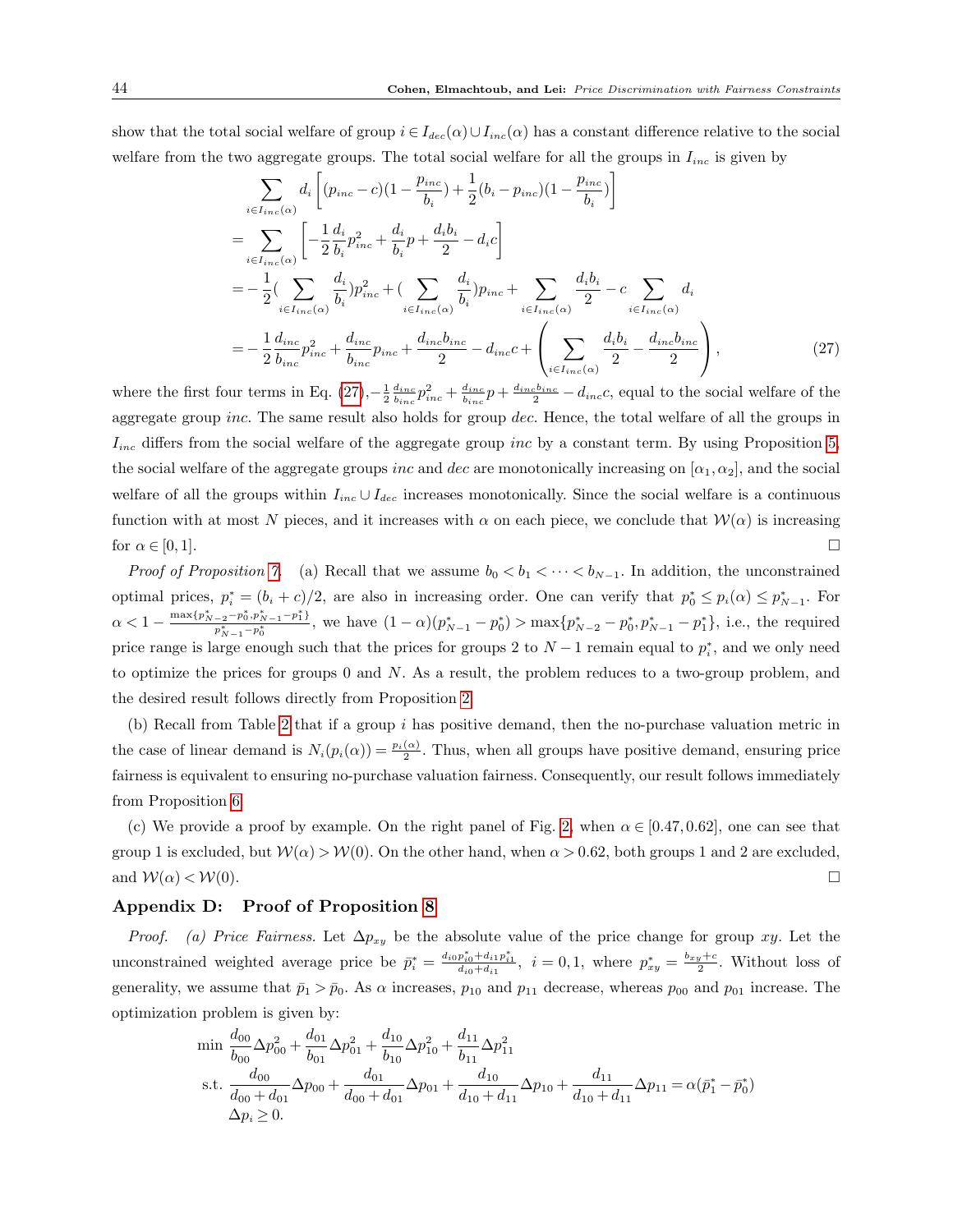Here, we omit the upper-bound constraints as we only consider the case when  $p_{xy} \in (0, b_{xy})$ .

By solving the KKT conditions, we obtain:

$$
\frac{1}{b_{x0}}\Delta p_{x0} = \frac{1}{b_{x1}}\Delta p_{x1},
$$
\n
$$
(d_{00} + d_{01})\frac{1}{b_{00}}\Delta p_{00} = (d_{10} + d_{11})\frac{1}{b_{10}}\Delta p_{10},
$$
\n
$$
\frac{d_{00}\Delta p_{00} + d_{01}\Delta p_{01}}{d_{00} + d_{01}} + \frac{d_{10}\Delta p_{10} + d_{11}\Delta p_{11}}{d_{10} + d_{11}} = \alpha(\bar{p}_1^* - \bar{p}_0^*).
$$

Solving the above equations leads to

$$
\Delta p_{00} = \frac{b_{00}\alpha w}{\frac{d_{00}b_{00} + d_{01}b_{01}}{d_{00} + d_{01}} + \frac{d_{00} + d_{01}}{(d_{10} + d_{11})^2}(d_{10}b_{10} + d_{11}b_{11})}, \ \Delta p_{01} = \frac{b_{01}\alpha w}{\frac{d_{00}b_{00} + d_{01}b_{01}}{d_{00} + d_{01}} + \frac{d_{00} + d_{01}}{(d_{10} + d_{11})^2}(d_{10}b_{10} + d_{11}b_{11})},
$$

$$
\Delta p_{10} = \frac{b_{10}\alpha w}{\frac{d_{10}b_{10} + d_{11}b_{11}}{d_{10} + d_{11}} + \frac{d_{10} + d_{11}}{(d_{00} + d_{01})^2}(d_{00}b_{00} + d_{01}b_{01})}, \ \Delta p_{11} = \frac{b_{11}\alpha w}{\frac{d_{10}b_{10} + d_{11}b_{11}}{d_{10} + d_{11}} + \frac{d_{10} + d_{11}}{(d_{00} + d_{01})^2}(d_{00}b_{00} + d_{01}b_{01})},
$$

where  $w = \bar{p}_1^* - \bar{p}_0^*$ .

By substituting the above expressions into the profit and consumer surplus functions, we obtain:

$$
\mathcal{R}(\alpha) - \mathcal{R}(0) = -\frac{(d_{00} + d_{01})^2 (d_{10} + d_{11})^2}{(b_{00}d_{00} + b_{01}d_{01})(d_{10} + d_{11})^2 + (b_{10}d_{10} + b_{11}d_{11})(d_{00} + d_{01})^2}(\alpha w)^2,
$$
\n
$$
\mathcal{S}(\alpha) - \mathcal{S}(0) = \frac{(d_{00} + d_{01})^2 (d_{10} + d_{11})^2}{2(b_{00}d_{00} + b_{01}d_{01})(d_{10} + d_{11})^2 + (b_{10}d_{10} + b_{11}d_{11})(d_{00} + d_{01})^2} [2(\bar{p}_1^* - \bar{p}_0^*)\alpha w + (\alpha w)^2],
$$
\n
$$
\mathcal{W}(\alpha) - \mathcal{W}(0) = \frac{(d_{00} + d_{01})^2 (d_{10} + d_{11})^2}{2(b_{00}d_{00} + b_{01}d_{01})(d_{10} + d_{11})^2 + (b_{10}d_{10} + b_{11}d_{11})(d_{00} + d_{01})^2} [2(\bar{p}_1^* - \bar{p}_0^*)\alpha w - (\alpha w)^2].
$$

Note that  $\bar{p}_1 - \bar{p}_0 > 0$  (by assumption), so that before giving up a group, the social welfare is monotonically increasing for any  $\alpha \in [0,1]$ .

(b) Demand Fairness. For demand fairness, we assume that group 0 has a lower weighted average demand. Hence,  $p_{00}$  and  $p_{01}$  decrease, whereas  $p_{10}$  and  $p_{11}$  increase. The optimization problem is given by:

$$
\begin{aligned}\n\min \frac{d_{00}}{b_{00}} \Delta p_{00}^2 + \frac{d_{01}}{b_{01}} \Delta p_{01}^2 + \frac{d_{10}}{b_{10}} \Delta p_{10}^2 + \frac{d_{11}}{b_{11}} \Delta p_{11}^2 \\
\text{s.t. } \frac{d_{00}}{d_{00} + d_{01}} \frac{\Delta p_{00}}{b_{00}} + \frac{d_{01}}{d_{00} + d_{01}} \frac{\Delta p_{01}}{b_{01}} + \frac{d_{10}}{d_{10} + d_{11}} \frac{\Delta p_{10}}{b_{10}} + \frac{d_{11}}{d_{10} + d_{11}} \frac{\Delta p_{11}}{b_{11}} &= \alpha K \\
\Delta p_i &\ge 0,\n\end{aligned}
$$

where

$$
K = \frac{d_{10}}{d_{10} + d_{11}} \frac{b_{10} - c}{2b_{10}} + \frac{d_{11}}{d_{10} + d_{11}} \frac{b_{11} - c}{2b_{11}} - \frac{d_{00}}{d_{00} + d_{01}} \frac{b_{00} - c}{2b_{00}} - \frac{d_{01}}{d_{00} + d_{01}} \frac{b_{01} - c}{2b_{01}} = \frac{c[b_{10}b_{11}(d_{10} + d_{11})(b_{01}d_{00} + b_{00}d_{01}) - b_{00}b_{01}(d_{00} + d_{01})(b_{10}d_{11} + b_{11}d_{10})]}{2b_{00}b_{01}b_{10}b_{11}(d_{00} + d_{01})(d_{10} + d_{11})} > 0
$$

is the initial difference in weighted average demand. By solving the KKT conditions, we obtain:

$$
\Delta p_{00} = \Delta p_{01} = \frac{d_{10} + d_{11}}{2(d_{00} + d_{01} + d_{10} + d_{11})} \alpha K,
$$
  

$$
\Delta p_{10} = \Delta p_{11} = \frac{d_{00} + d_{01}}{2(d_{00} + d_{01} + d_{10} + d_{11})} \alpha K.
$$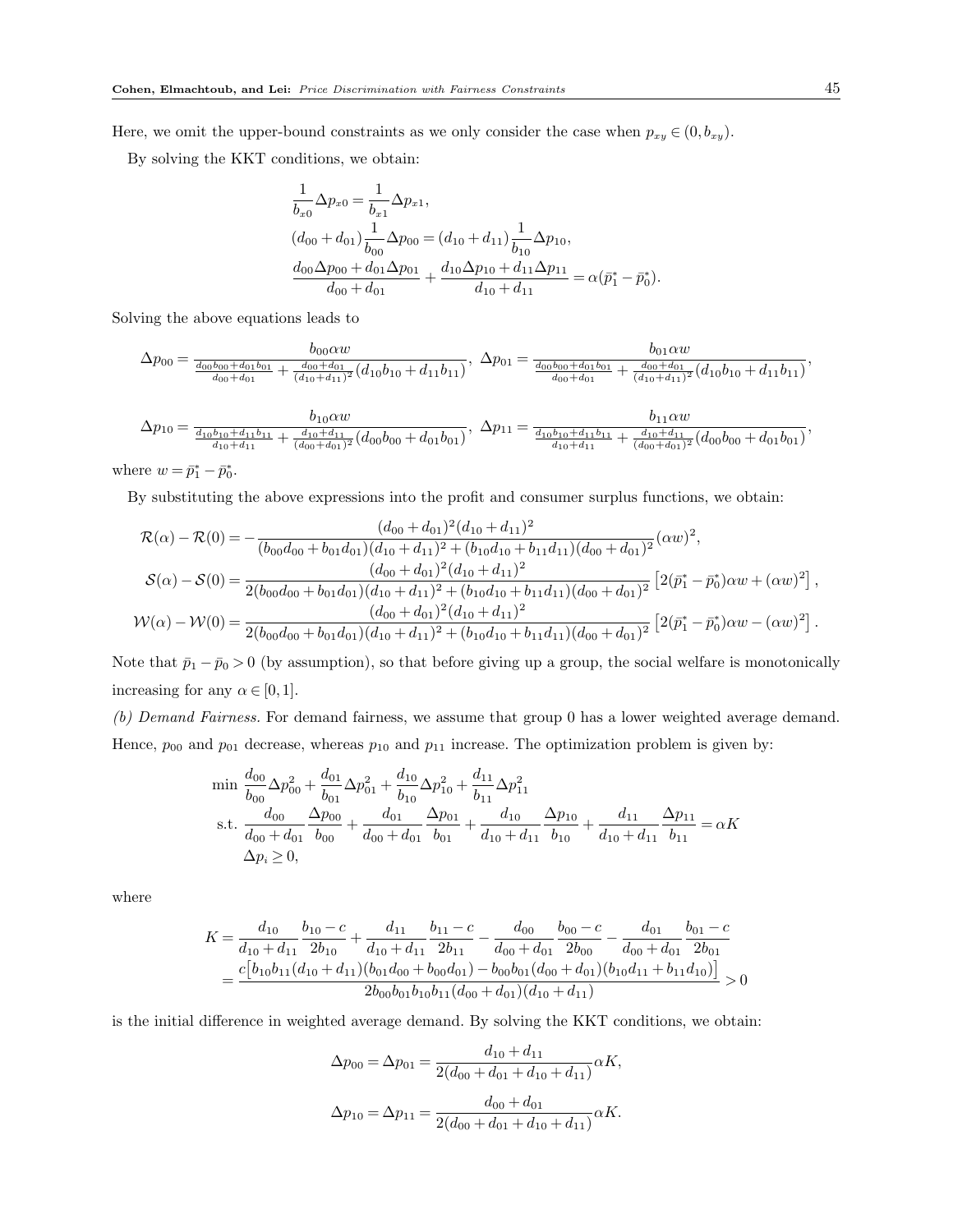We next consider the change in social welfare. The profit loss is

$$
\frac{d_{00}}{b_{00}}\Delta p_{00}^2 + \frac{d_{01}}{b_{01}}\Delta p_{01}^2 + \frac{d_{10}}{b_{10}}\Delta p_{10}^2 + \frac{d_{11}}{b_{11}}\Delta p_{11}^2,
$$

the consumer surplus change is

$$
d_{00}\frac{b_{00} - c}{2b_{00}}\Delta p_{00} + d_{01}\frac{b_{01} - c}{2b_{01}}\Delta p_{01} - d_{10}\frac{b_{10} - c}{2b_{10}}\Delta p_{10} - d_{11}\frac{b_{11} - c}{2b_{11}}\Delta p_{11} + \frac{d_{00}}{2b_{00}}\Delta p_{00}^2 + \frac{d_{01}}{2b_{01}}\Delta p_{01}^2 + \frac{d_{10}}{2b_{10}}\Delta p_{10}^2 + \frac{d_{11}}{2b_{11}}\Delta p_{11}^2
$$

and the social welfare change is

$$
d_{00}\frac{b_{00} - c}{2b_{00}}\Delta p_{00} + d_{01}\frac{b_{01} - c}{2b_{01}}\Delta p_{01} - d_{10}\frac{b_{10} - c}{2b_{10}}\Delta p_{10} - d_{11}\frac{b_{11} - c}{2b_{11}}\Delta p_{11} - \frac{d_{00}}{2b_{00}}\Delta p_{00}^2 - \frac{d_{01}}{2b_{01}}\Delta p_{01}^2 - \frac{d_{10}}{2b_{10}}\Delta p_{10}^2 - \frac{d_{11}}{2b_{11}}\Delta p_{11}^2.
$$

Note that the second-order term in the social welfare is always decreasing with  $\alpha$ , so that we only need to focus on the linear terms. By substituting  $\Delta p_{xy}$ , we obtain:

$$
d_{00}\frac{b_{00} - c}{2b_{00}}\Delta p_{00} + d_{01}\frac{b_{01} - c}{2b_{01}}\Delta p_{01} - d_{10}\frac{b_{10} - c}{2b_{10}}\Delta p_{10} - d_{11}\frac{b_{11} - c}{2b_{11}}\Delta p_{11}
$$
  
= 
$$
\frac{-c[b_{10}b_{11}(d_{10} + d_{11})(b_{01}d_{00} + b_{00}d_{01}) - b_{00}b_{01}(d_{00} + d_{01})(b_{10}d_{11} + b_{11}d_{10})]}{4b_{00}b_{01}b_{10}b_{11}(d_{00} + d_{01} + d_{10} + d_{11})}\alpha K.
$$
 (28)

Note that the numerator in Eq. (28) equals to the numerator of  $-K$ , and thus is negative by assumption. Hence, Eq. (28) decreases with  $\alpha$ . Together with the fact that  $-\frac{d_{00}}{2b_{00}}\Delta p_{00}^2 - \frac{d_{01}}{2b_{01}}\Delta p_{01}^2 - \frac{d_{10}}{2b_{10}}\Delta p_{10}^2 - \frac{d_{11}}{2b_{11}}\Delta p_{11}^2$ decreases with  $\alpha$ , we conclude that the social welfare always decreases with  $\alpha$ .

(c) Surplus Fairness. Finally, for surplus fairness, we follow the same idea as in Lemma 1. We assume that group 0 has a lower weighted average surplus. Hence,  $p_{00}$  and  $p_{01}$  decrease, whereas  $p_{10}$  and  $p_{11}$  increase. The optimization problem is given by:

$$
\min \frac{d_{00}}{b_{00}} \Delta p_{00}^2 + \frac{d_{01}}{b_{01}} \Delta p_{01}^2 + \frac{d_{10}}{b_{10}} \Delta p_{10}^2 + \frac{d_{11}}{b_{11}} \Delta p_{11}^2 \ns.t. \frac{d_{00}}{d_{00} + d_{01}} \left( \frac{b_{00} - c}{2b_{00}} \Delta p_{00} + \frac{1}{2b_{00}} \Delta p_{00}^2 \right) + \frac{d_{01}}{d_{00} + d_{01}} \left( \frac{b_{01} - c}{2b_{01}} \Delta p_{01} + \frac{1}{2b_{01}} \Delta p_{01}^2 \right) \n+ \frac{d_{10}}{d_{10} + d_{11}} \left( \frac{b_{10} - c}{2b_{10}} \Delta p_{10} - \frac{1}{2b_{10}} \Delta p_{10}^2 \right) + \frac{d_{11}}{d_{10} + d_{11}} \left( \frac{b_{11} - c}{2b_{11}} \Delta p_{11} - \frac{1}{2b_{11}} \Delta p_{11}^2 \right) = \alpha K
$$
\n
$$
\Delta p_i \ge 0,
$$
\n(29)

where

$$
K = \frac{d_{10}}{d_{10} + d_{11}} \frac{(b_{10} - c)^2}{8b_{10}} + \frac{d_{11}}{d_{10} + d_{11}} \frac{(b_{11} - c)^2}{8b_{11}} - \frac{d_{00}}{d_{00} + d_{01}} \frac{(b_{00} - c)^2}{8b_{00}} - \frac{d_{01}}{d_{00} + d_{01}} \frac{(b_{01} - c)^2}{8b_{01}} > 0
$$

corresponds to the initial difference. The KKT conditions are given by:

$$
\begin{bmatrix} 2\frac{d_{00}}{b_{00}}\Delta p_{00} \\ 2\frac{d_{01}}{b_{01}}\Delta p_{01} \\ 2\frac{d_{10}}{b_{10}}\Delta p_{10} \\ 2\frac{d_{10}}{b_{11}}\Delta p_{11} \end{bmatrix} = \mu \begin{bmatrix} \frac{d_{00}}{d_{00}}\left(\frac{b_{00}-c}{2b_{00}} - \frac{1}{b_{00}}\Delta p_{00}\right) \\ \frac{d_{01}}{d_{00}}\left(\frac{b_{01}-c}{2b_{01}} - \frac{1}{b_{01}}\Delta p_{01}\right) \\ \frac{d_{10}}{d_{10}}\left(\frac{b_{10}-c}{2b_{10}} - \frac{1}{b_{10}}\Delta p_{10}\right) \\ \frac{d_{11}}{d_{10}}\left(\frac{b_{11}-c}{2b_{11}} - \frac{1}{b_{11}}\Delta p_{11}\right) \end{bmatrix}
$$
  
\n
$$
Eq. (29), \Delta p_{xy} \ge 0, \mu \ge 0.
$$

These conditions can reformulated as

$$
2\frac{d_{00}}{b_{00}}\Delta p_{00} = \frac{\frac{d_{00}}{d_{00} + d_{01}} \left(\frac{b_{00} - c}{2b_{00}} - \frac{1}{b_{00}}\Delta p_{00}\right)}{\frac{d_{01}}{d_{00} + d_{01}} \left(\frac{b_{01} - c}{2b_{01}} - \frac{1}{b_{01}}\Delta p_{01}\right)} 2\frac{d_{01}}{b_{01}}\Delta p_{01}
$$
\n
$$
= \frac{\frac{d_{00}}{d_{00} + d_{01}} \left(\frac{b_{00} - c}{2b_{00}} - \frac{1}{b_{00}}\Delta p_{00}\right)}{\frac{d_{10}}{d_{10} + d_{11}} \left(\frac{b_{10} - c}{2b_{10}} - \frac{1}{b_{10}}\Delta p_{10}\right)} 2\frac{d_{10}}{b_{10}}\Delta p_{10} = \frac{\frac{d_{00}}{d_{00} + d_{01}} \left(\frac{b_{00} - c}{2b_{00}} - \frac{1}{b_{00}}\Delta p_{00}\right)}{\frac{d_{11}}{d_{10} + d_{11}} \left(\frac{b_{11} - c}{2b_{11}} - \frac{1}{b_{11}}\Delta p_{11}\right)} 2\frac{d_{11}}{b_{11}}\Delta p_{11}
$$
\n(30)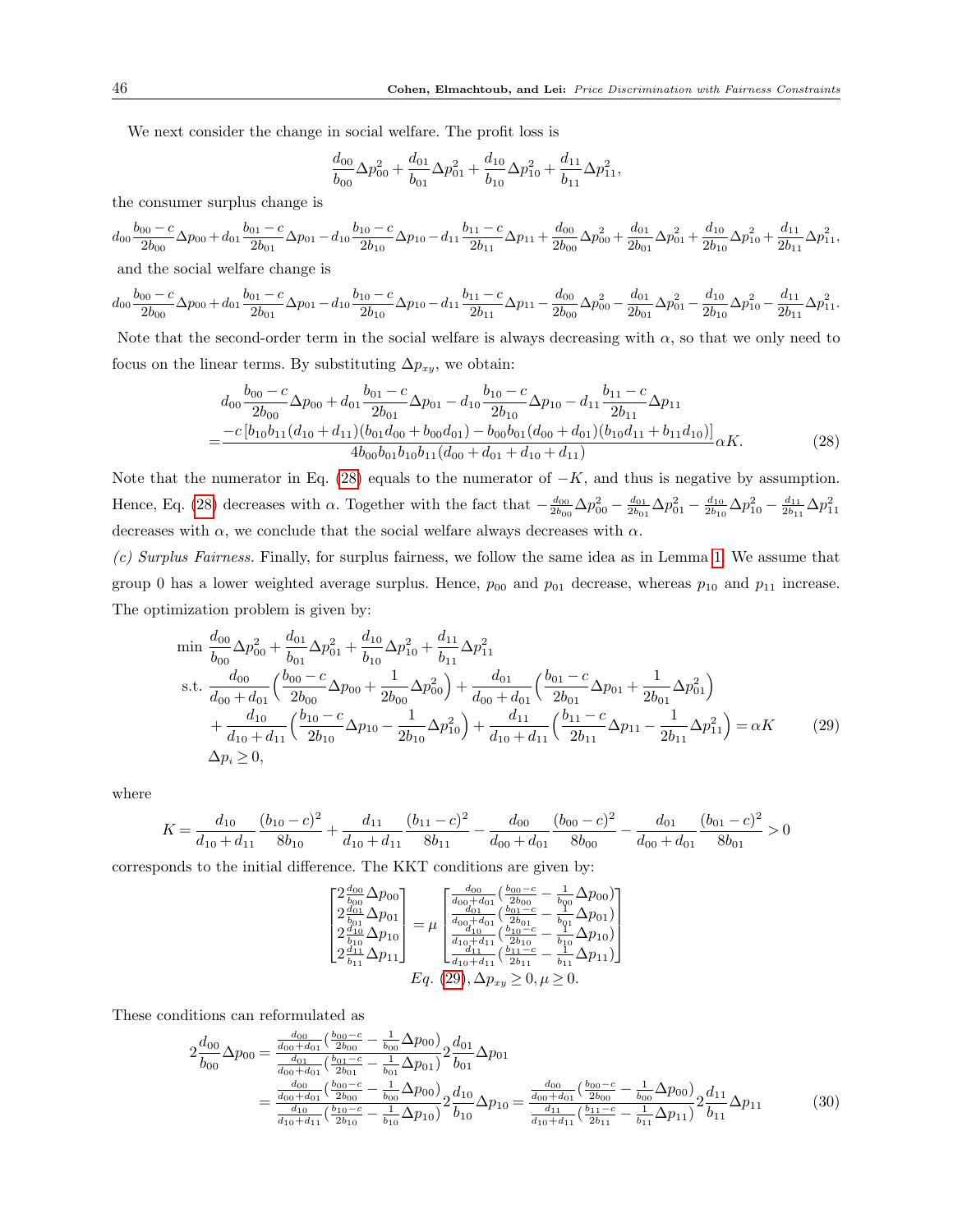$$
Eq. (29), \Delta p_{xy} \ge 0.
$$

Using the same argument as in Lemma 1, we divide Eq. (30) and Eq. (29) by  $\alpha$  and take the limit as  $\alpha$ goes to 0:

$$
-\frac{d_{00}}{b_{00}}p'_{00}(0) = -\frac{\frac{d_{00}}{d_{00} + d_{01}} \frac{b_{00} - c}{2b_{00}}}{\frac{d_{01}}{d_{00} + d_{01}} \frac{b_{01} - c}{2b_{01}} \frac{b_{01}}{b_{01}}p'_{01}(0) = \frac{\frac{d_{00}}{d_{00} + d_{01}} \frac{b_{00} - c}{2b_{00}}}{\frac{d_{10}}{d_{10} + d_{11}} \frac{b_{10} - c}{2b_{10}} \frac{b_{10} - c}{b_{10}} \frac{b_{10}}{b_{10}}p'_{10}(0) = \frac{\frac{d_{00}}{d_{00} + d_{01}} \frac{b_{00} - c}{2b_{00}}}{\frac{d_{11}}{d_{10} + d_{11}} \frac{b_{11} - c}{2b_{11}} \frac{b_{11} - c}{b_{11}} p'_{11}(0),
$$

$$
-\frac{d_{00}}{d_{00}+d_{01}}\frac{b_{00}-c}{2b_{00}}p'_{00}(0)-\frac{d_{01}}{d_{00}+d_{01}}\frac{b_{01}-c}{2b_{01}}p'_{01}(0)+\frac{d_{10}}{d_{10}+d_{11}}\frac{b_{10}-c}{2b_{10}}p'_{10}(0)+\frac{d_{11}}{d_{10}+d_{11}}\frac{b_{11}-c}{2b_{11}}p'_{11}(0)=K.
$$

Solving the above system of equations, we obtain:

$$
p'_{00}(0) = -\frac{\frac{b_{00}-c}{2(d_{00}+d_{01})}K}{C}, \quad p'_{01}(0) = -\frac{\frac{b_{01}-c}{2(d_{00}+d_{01})}K}{C}, \quad p'_{10}(0) = \frac{\frac{b_{10}-c}{2(d_{10}+d_{11})}K}{C}, \quad p'_{11}(0) = \frac{\frac{b_{11}-c}{2(d_{10}+d_{11})}K}{C},
$$

where  $C > 0$  is the normalization constant. The initial social welfare derivative,  $\mathcal{W}(0)'$ , becomes  $-d_{00}\bar{F}_{00}(p_{00}^*)p_{00}'(0) - d_{01}\bar{F}_{01}(p_{01}^*)p_{01}'(0) - d_{10}\bar{F}_{10}(p_{10}^*)p_{10}'(0) - d_{11}\bar{F}_{11}(p_{11}^*)p_{11}'(0)$ . By substituting  $p_{xy}'(0)$ , we obtain:

$$
\mathcal{W}(0)' = -d_{00}\bar{F}_{00}(p_{00}^*)p_{00}'(0) - d_{01}\bar{F}_{01}(p_{01}^*)p_{01}'(0) - d_{10}\bar{F}_{10}(p_{10}^*)p_{10}'(0) - d_{11}\bar{F}_{11}(p_{11}^*)p_{11}'(0) \n= \frac{K}{C}\left(\frac{d_{00}}{d_{00} + d_{01}}\frac{(b_{00} - c)^2}{4b_{00}} + \frac{d_{01}}{d_{00} + d_{01}}\frac{(b_{01} - c)^2}{4b_{01}} - \frac{d_{10}}{d_{10} + d_{11}}\frac{(b_{10} - c)^2}{4b_{10}} - \frac{d_{11}}{d_{10} + d_{11}}\frac{(b_{11} - c)^2}{4b_{11}}\right) \n= \frac{K}{C}(-2K) < 0.
$$

This shows that the social welfare decreases at  $\alpha = 0$ .

(d) No-Purchase Valuation Fairness. For no-purchase valuation fairness, since we only consider the case without reaching the boundary, the solutions from both price fairness and no-purchase valuation fairness are the same, just as in Proposition 2 and Proposition 5.

 $\Box$ 

#### Appendix E: On the Computation Complexity of Pricing with Multiple Groups

We show in Lemma 2 that the optimal solution can be found efficiently by reducing the N-group pricing problem (2) to a one-dimensional optimization problem.

LEMMA 2. Assume that the profit function  $R_i(p)$  is unimodal. Then, the pricing problem can be reduced to an one-dimension optimization problem.

*Proof of Lemma 2.* Given  $\alpha$ , we start by analyzing the structure of the optimal solution. We then propose an efficient way to compute the optimal solution.

*Price fairness.* Let  $p_{min} = \min_i p_i^*$  and  $p_{max} = \max_i p_i^*$ . Given  $\alpha$ , all the prices should be within  $[p_{min}, p_{max}]$ . Otherwise, if there exists  $p_i(\alpha) < p_{min}$  for example, then setting  $p_i = p_{min}$  will not violate the fairness constraints, but will lead to a higher profit since the profit function is unimodal. We define  $I_{dec} = \{i|p_i(\alpha)$  $p_i^*$  and  $I_{inc} = \{i|p_i(\alpha) > p_i^*\}$  as the sets of groups with prices that decrease and increase relative to the unconstrained optimal solution, respectively. It is not hard to see that all the groups in  $I_{dec}$  should have the same price. Indeed, if there exist  $i, j \in I_{dec}$  such that  $p_i(\alpha) > p_j(\alpha)$ , one can increase  $p_j$  such that  $p_i = p_j$ .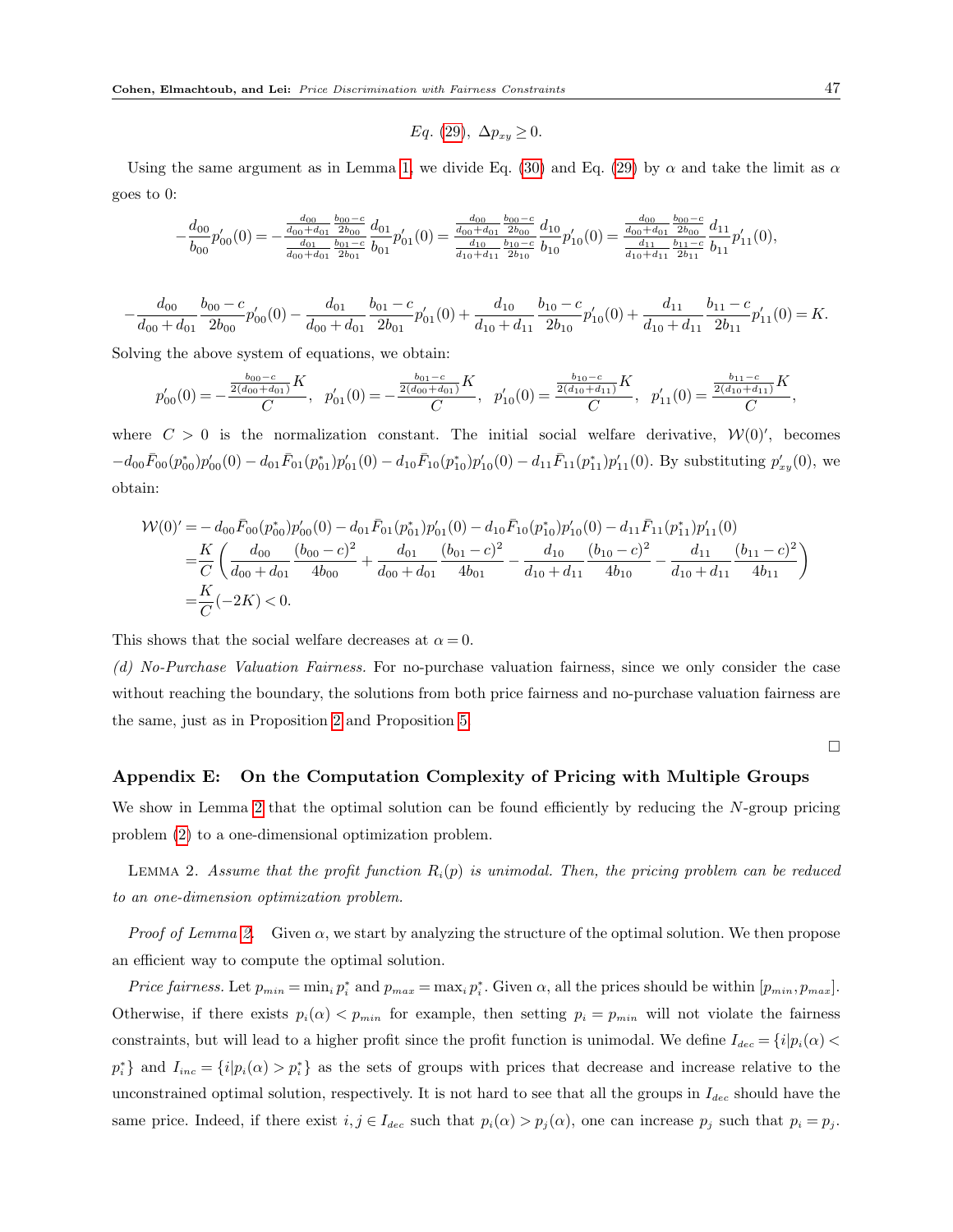Such a change will not violate the fairness constraints but will lead to a higher profit due to the unimodality of the profit function. As a result, we can use  $p_{inc}$  and  $p_{dec}$  to denote the prices of the groups in  $I_{inc}$  and  $I_{dec}$ , respectively. In addition, the constraint should be tight, i.e.,  $p_{dec} - p_{inc} = (1 - \alpha)(p_{max} - p_{min})$ , as otherwise, we can decrease  $p_{inc}$  such that the fairness constraint is not violated but the profit for the groups in  $I_{inc}$ increases.

From the discussion above, the decision space reduces to a single decision variable,  $p_{inc}$ . Indeed, given the optimal value of  $p_{inc}$ ,  $p_{dec} = p_{inc} + (1 - \alpha)(p_{max} - p_{min})$ . For each group, if  $p_i^* < p_{inc}$ , then  $p_i(\alpha) = p_{inc}$ ; else if  $p_i^* > p_{dec}$ , then  $p_i(\alpha) = p_{dec}$ ; else  $p_i(\alpha) = p_i^*$ .

Demand fairness. We follow a similar argument as for price fairness, but now search on the demand space. Let  $q_i^* = \bar{F}_i(p_i^*)$  be the demand at the unconstrained optimal solution. Let  $q_{min} = \min_i q_i^*$  and  $q_{max} = \max_i q_i^*$ . Given  $\alpha$ , all the demand values should be in  $[q_{min}, q_{max}]$ . Otherwise, if there exists  $q_i(\alpha) < q_{min}$  for example, then setting  $q_i = q_{min}$  would not violate the fairness constraints, but would lead to a higher profit due to the unimodality of  $R_i(\cdot)$ . We define  $I_{dec} = \{i | q_i(\alpha) < q_i^* \}$  and  $I_{inc} = \{i | q_i(\alpha) > q_i^* \}$  as the sets of groups with demands that decrease and increase relative to the unconstrained optimal solution, respectively. As before, it is not hard to see that all the groups in  $I_{dec}$  should have the same demand. Indeed, if there exist  $i, j \in I_{dec}$ such that  $q_i(\alpha) > q_j(\alpha)$ , one can increase  $q_j$  such that  $q_i = q_j$ . Such a change would not violate the fairness constraints but will lead to a higher profit due to the unimodality of the profit function. As a result, we can use  $q_{inc}$  and  $q_{dec}$  to denote the prices of the groups in  $I_{inc}$  and  $I_{dec}$ , respectively. In addition, the constraint should be tight, i.e.,  $q_{dec} - q_{inc} = (1 - \alpha)(q_{max} - q_{min})$ , as otherwise, we can decrease  $q_{inc}$  such that the fairness constraint is not violated but the profit for the groups in  $q_{inc}$  increases.

From the discussion above, the decision space reduces to a single decision variable,  $q_{inc}$ . Indeed, given the optimal value of  $q_{inc}$ ,  $q_{dec} = q_{inc} + (1 - \alpha)(q_{max} - q_{min})$ . For each group, if  $q_i^* < q_{inc}$ , then  $q_i(\alpha) = q_{inc}$ ; else if  $q_i^* > q_{dec}$ , then  $q_i(\alpha) = q_{dec}$ ; else  $q_i(\alpha) = q_i^*$ . The corresponding prices can then be computed by inverting the demand function  $F_i(\cdot)$ .

Surplus fairness and no-purchase valuation fairness. The argument and the way of computing the optimal solution are essentially the same as for demand fairness, except that the decision variable becomes the surplus and the no-purchase valuation, respectively.

### Appendix F: Tested Instances in Section 5 and Additional Figures

#### F.1. Instances and Figures for Two-Group Experiments

For two-group cases, we test the following instances:

Exponential demand: For  $(d_0, d_1)$ , we use  $(0.1, 0.9)$ ,  $(0.5, 0.5)$ , and  $(0.9, 0.1)$ . For  $(\lambda_0, \lambda_1)$ , we use  $(1, 0.5)$  $(0.2)$  and  $(1, 2)$ . For c, we use  $(0.1)$  and  $(2.1)$  We then test all the combinations.

Logistic demand: For  $(d_0, d_1)$ , we use  $(0.1, 0.9)$ ,  $(0.5, 0.5)$ , and  $(0.9, 0.1)$ . For  $(k_0, k_1)$ , we use  $(5.10)$ ,  $(10,5)$ , and  $(5,5)$ . For  $(\lambda_0, \lambda_1)$ , we use  $(1, 0.2)$  and  $(1, 0.5)$ . For c, we use 0.5 and 2. We then test all the combinations.

Log-log demand: For  $(d_0, d_1)$ , we use  $(0.1, 0.9)$ ,  $(0.5, 0.5)$ , and  $(0.9, 0.1)$ . For  $(a_0, a_1)$ , we use  $(2,1)$  and (1,2). For  $(\beta_0, \beta_1)$ , we use (3, 1.8) and (3, 2.5). For c, we use 1 and 2. We then test all the combinations.

In Fig. 4, Fig. 3, and Fig. 5, we present the results for a representative example of each demand model.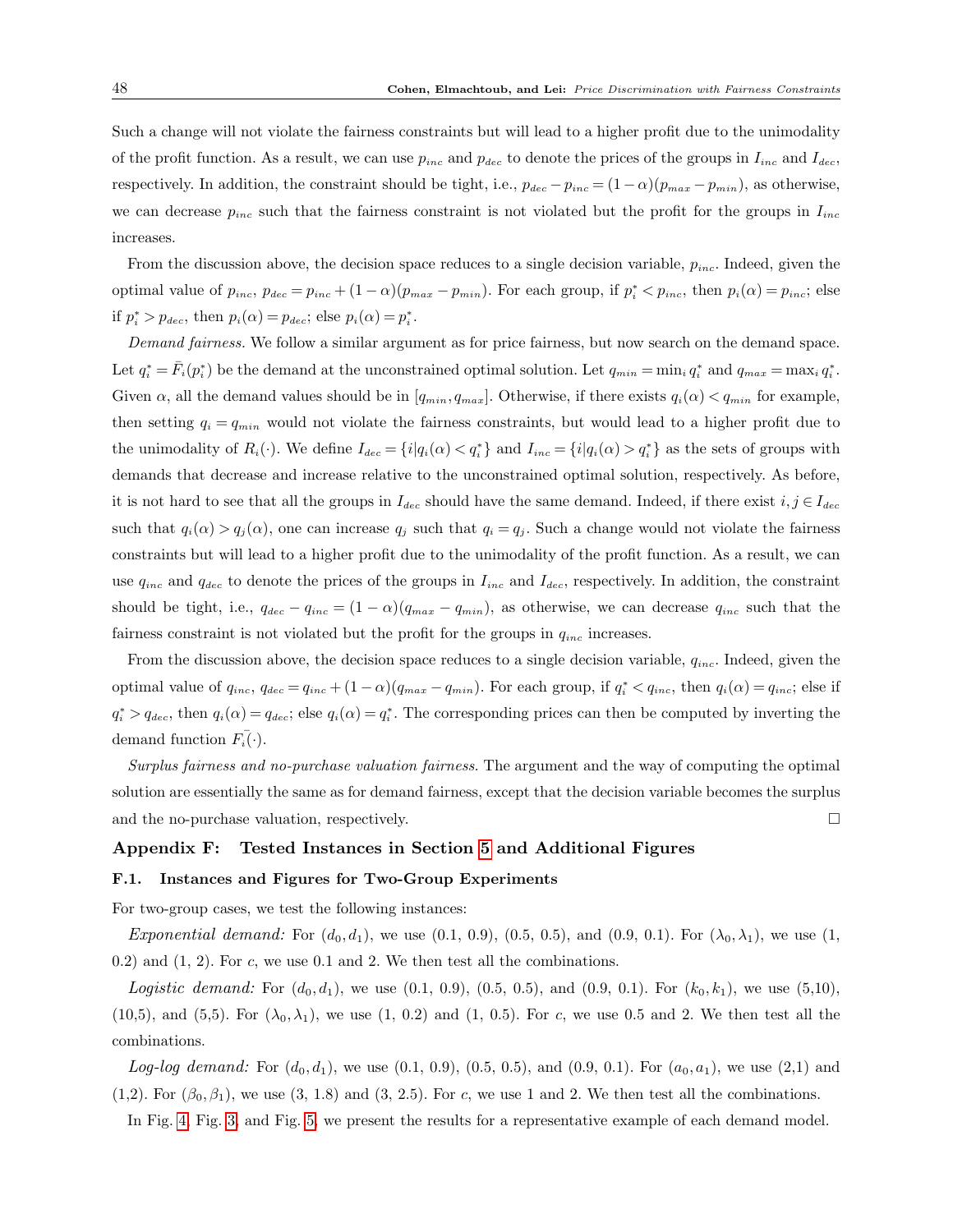

Figure 4 Impact of fairness under exponential demand (two groups).

*Note.* Parameters:  $d_0 = 0.5, d_1 = 0.5, \lambda_0 = 1, \lambda_1 = 0.2, c = 0.1$ .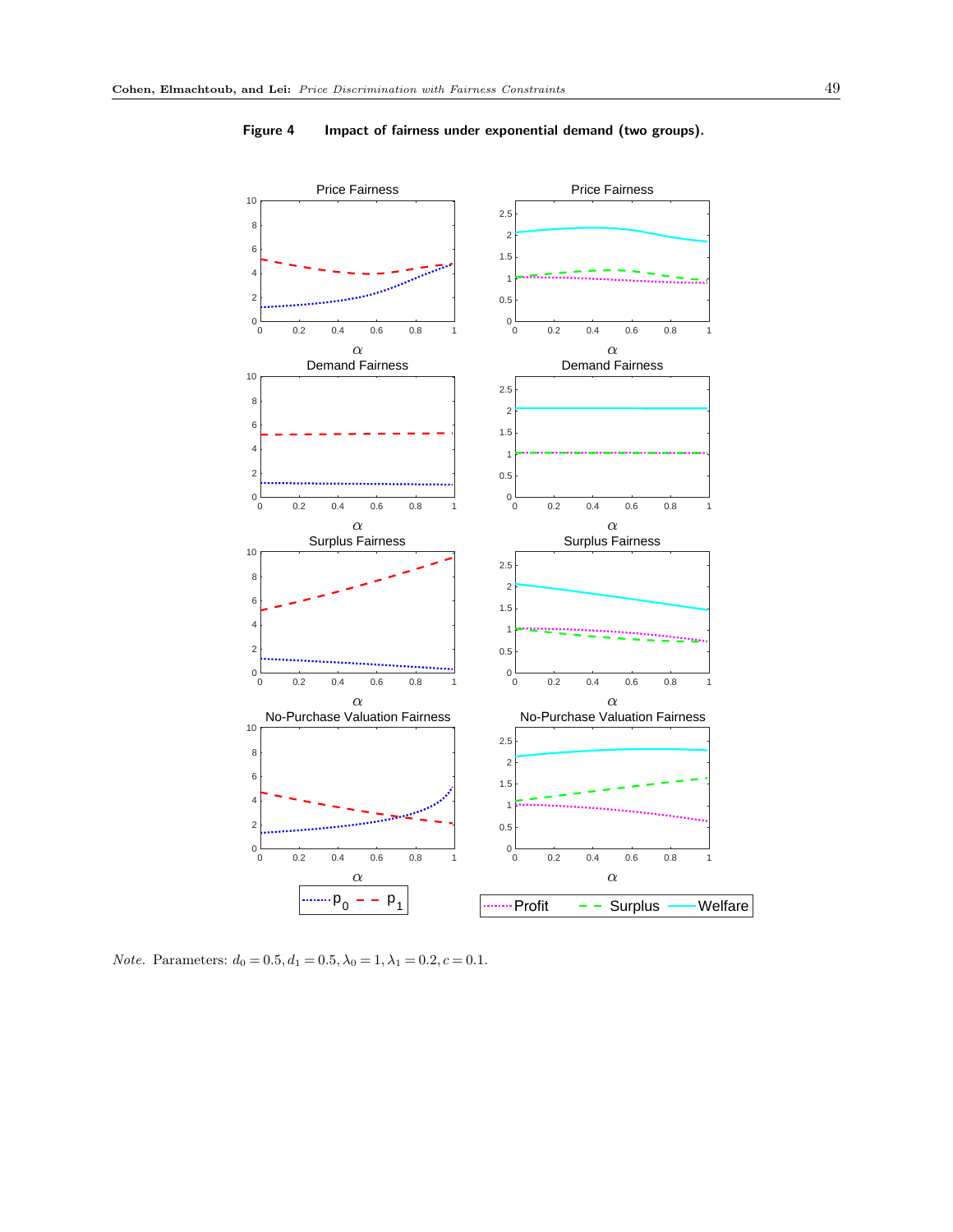

Figure 5 Impact of fairness under log-log demand (two groups).

Note. Parameters:  $d_0 = 0.1, d_1 = 0.9, a_0 = 1, a_1 = 2, \beta_0 = 3, \beta_1 = 1.8, c = 2$ . Note that the plot of no-purchase valuation fairness ends at  $\alpha = 0.64$ , since any larger  $\alpha$  will result in an infeasible solution (because the demand of group 1 has reached 1 so that the no-purchase valuation is not well defined).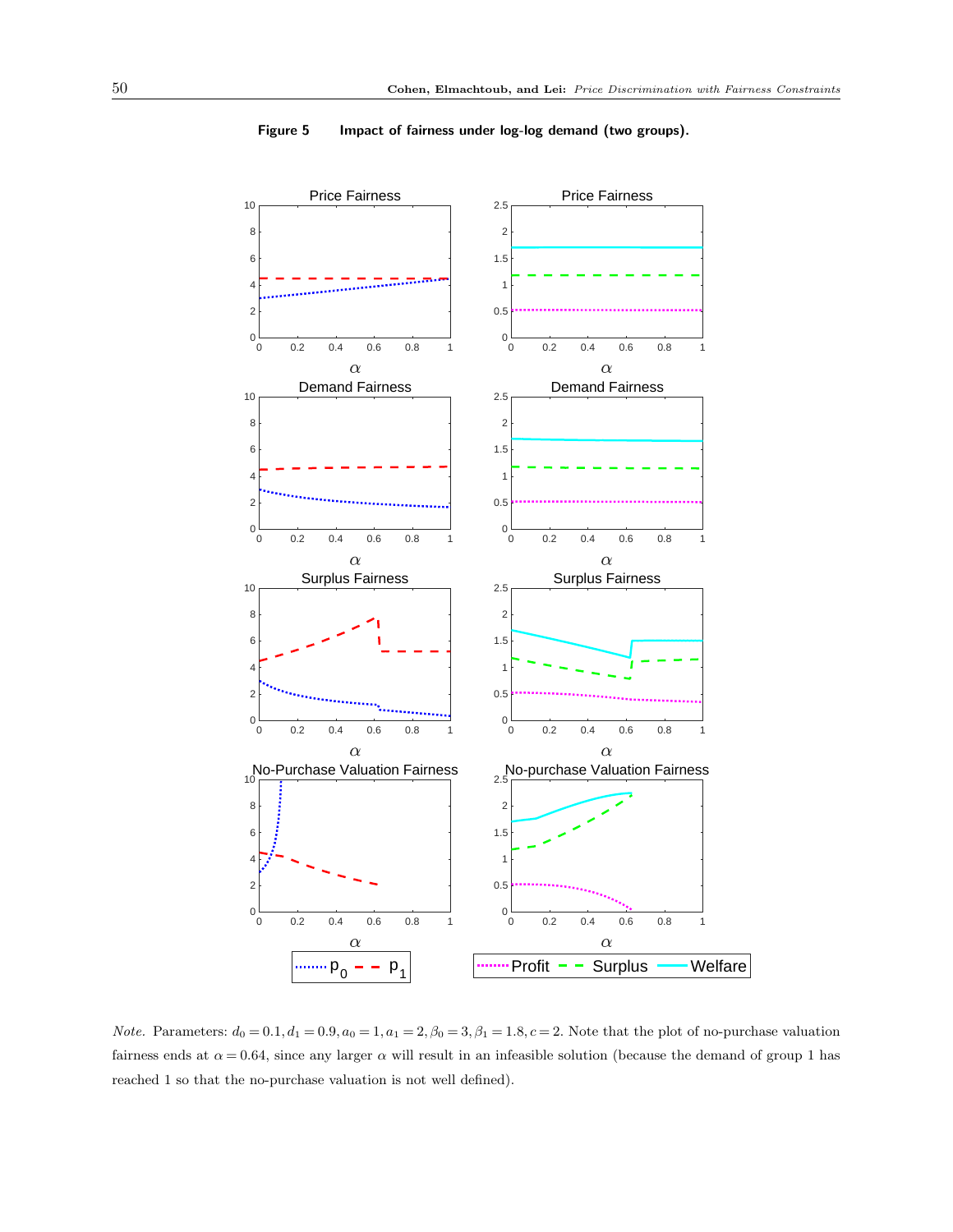#### F.2. Instances and Figures for Five-Group Experiments

For five-group cases, we test the following instances:

Exponential demand: We sample  $d_i$  uniformly between 0 and 1, and  $\lambda_i$  uniformly between 0.1 and 1. The value of  $c$  is set at  $0.4$ 

Logistic demand: We sample  $d_i$  uniformly between 0 and 1,  $\lambda_i$  uniformly between 0.1 and 1, and  $k_i$ uniformly between 3 and 10. The value of  $c$  is set at 2.

Log-log demand: We sample  $d_i$  uniformly between 0 and 1,  $\beta_i$  uniformly between 1.5 and 5. The value of c is set at 2. To make sure that  $a_i(\beta_i - 1) < c\beta_i$ , we sample  $a_i$  uniformly between  $0.3c\beta_i/(\beta_i - 1)$  and  $0.9c\beta_i/(\beta_i-1)$ .

In Fig. 6, Fig. 7, and Fig. 8, we present the results for a representative example of each demand model.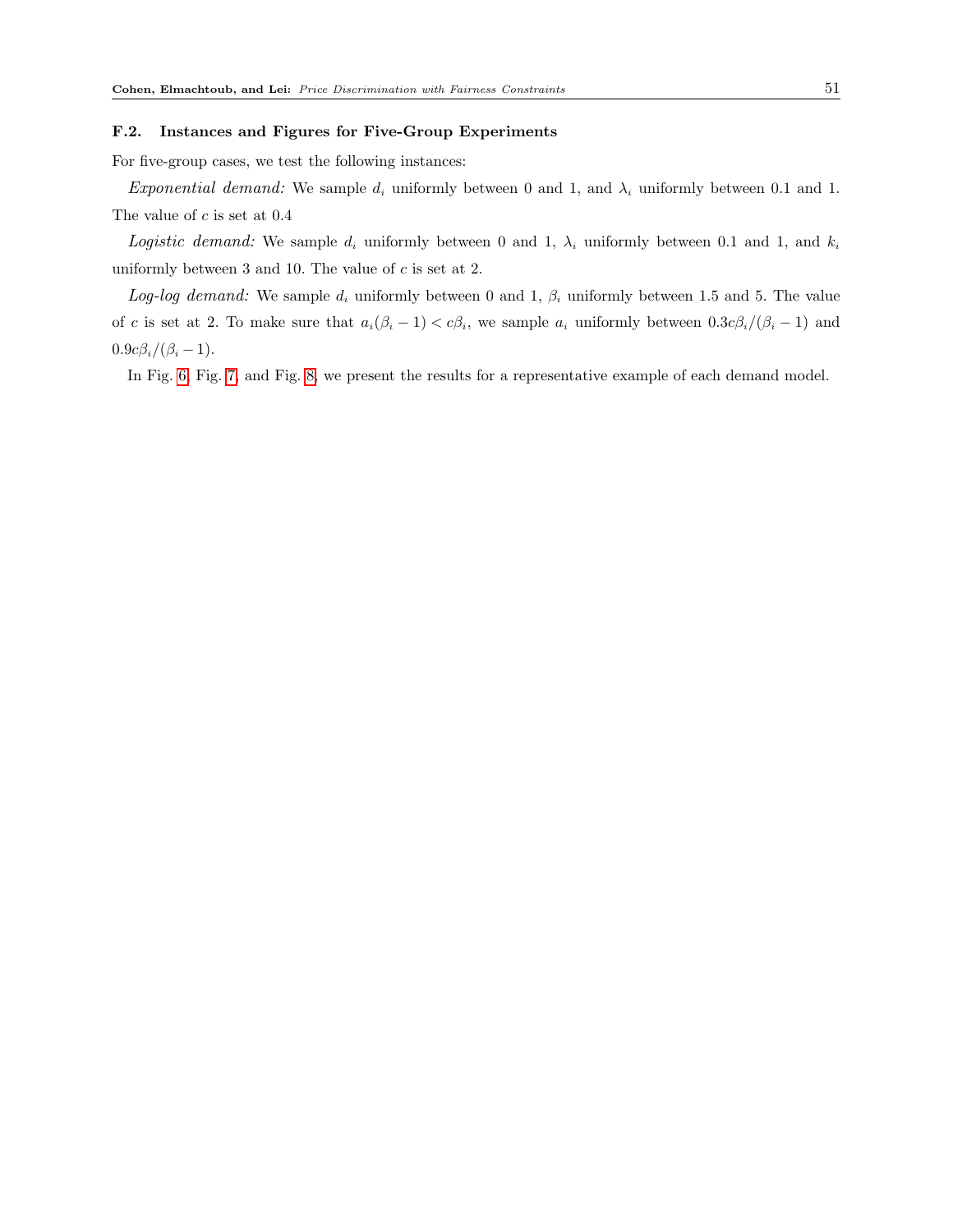

Figure 6 Impact of fairness under exponential demand (five groups).

Note. Parameters:  $\lambda = (0.35, 0.1, 0.56, 0.11, 0.16), d = (0.98, 0.63, 0.49, 0.94, 0.87), c = 0.4.$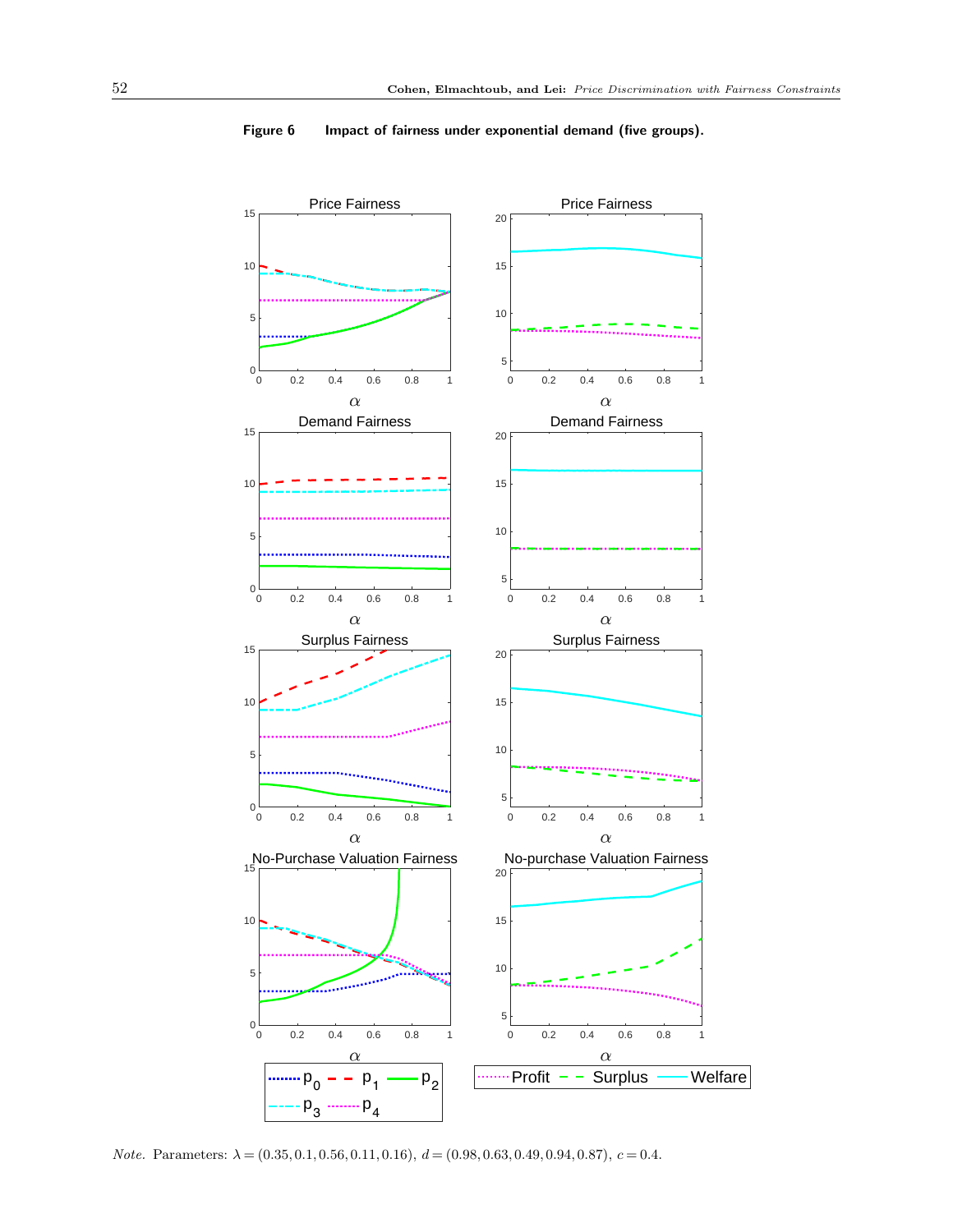

## Figure 7 Impact of fairness under logistic demand (five groups).

Note. Parameters:  $\lambda = (0.99, 0.45, 0.2, 0.16, 0.32), k = (8.28, 7.1, 9.48, 7.72, 6.32), d = (0.23, 0.41, 0.17, 0.21, 0.63), c = 2.$